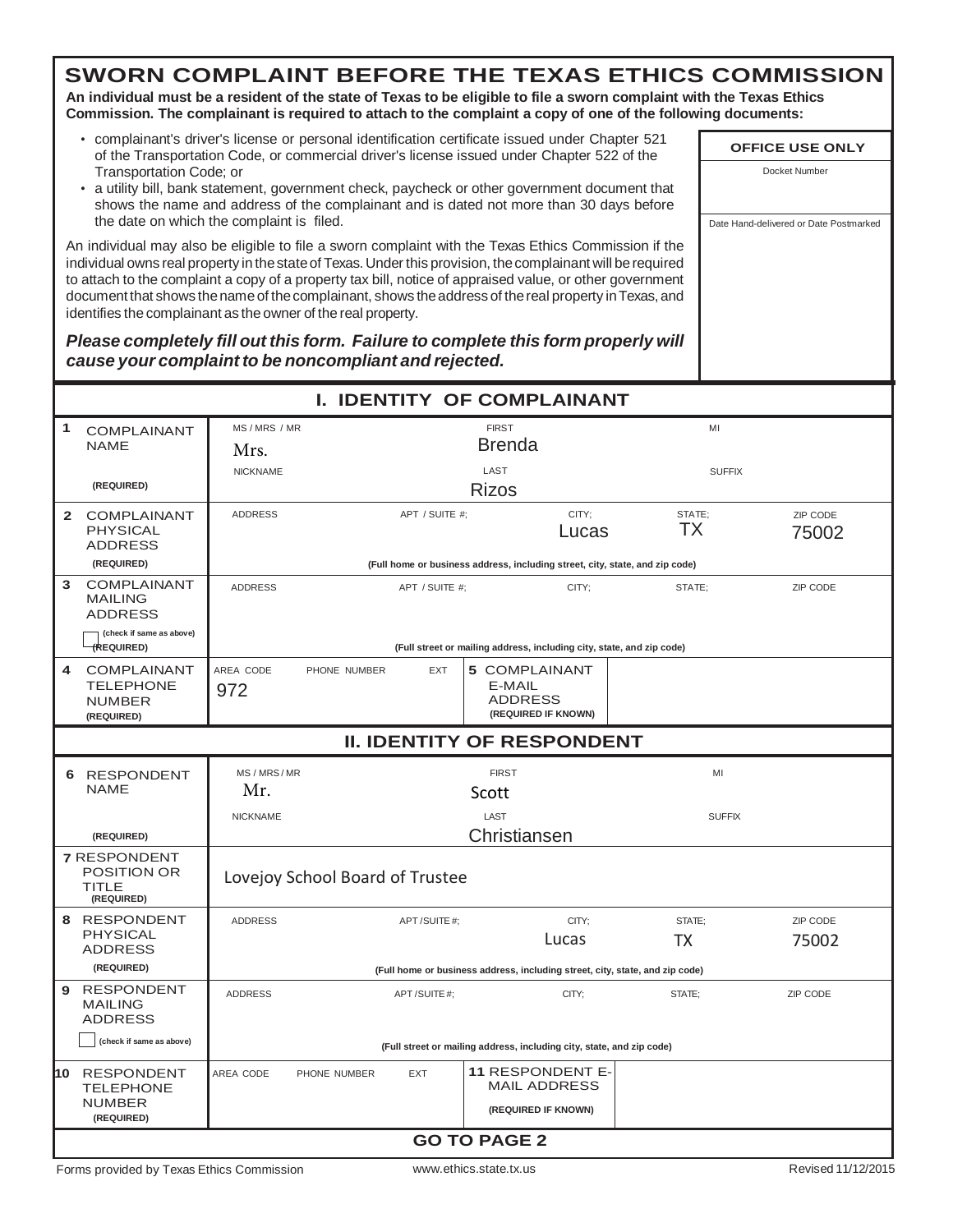**An individual must be a resident of the state of Texas to be eligible to file a sworn complaint with the Texas Ethics Commission. The complainant is required to attach to the complaint a copy of one of the following documents:**

- complainant's driver's license or personal identification certificate issued under Chapter 521 of the Transportation Code, or commercial driver's license issued under Chapter 522 of the Transportation Code; or
- a utility bill, bank statement, government check, paycheck or other government document that shows the name and address of the complainant and is dated not more than 30 days before the date on which the complaint is filed.

An individual may also be eligible to file a sworn complaint with the Texas Ethics Commission if the individual owns real property in thestateof Texas.Underthis provision, thecomplainant will berequired to attach to the complaint a copy of a property tax bill, notice of appraised value, or other government document that shows the name of the complainant, shows the address of the real property in Texas, and identifies the complainant as the owner of the real property.

*Please completely fill out this form. Failure to complete this form properly will cause your complaint to be noncompliant and rejected.*

|                | <b>I. IDENTITY OF COMPLAINANT</b>                                |                            |                |                                                                              |                          |                    |  |  |  |
|----------------|------------------------------------------------------------------|----------------------------|----------------|------------------------------------------------------------------------------|--------------------------|--------------------|--|--|--|
| 1              | <b>COMPLAINANT</b>                                               | MS / MRS / MR              |                | <b>FIRST</b>                                                                 | MI                       |                    |  |  |  |
|                | <b>NAME</b>                                                      | Mrs                        |                | Brenda                                                                       | A                        |                    |  |  |  |
|                |                                                                  | <b>NICKNAME</b>            |                | LAST                                                                         | <b>SUFFIX</b>            |                    |  |  |  |
|                | (REQUIRED)                                                       |                            |                | <b>Rizos</b>                                                                 |                          |                    |  |  |  |
| $\overline{2}$ | <b>COMPLAINANT</b>                                               | <b>ADDRESS</b>             | APT / SUITE #; | CITY;                                                                        | STATE;                   | ZIP CODE           |  |  |  |
|                | <b>PHYSICAL</b><br><b>ADDRESS</b>                                |                            |                | Lucas                                                                        | ТX                       | 75002              |  |  |  |
|                | (REQUIRED)                                                       |                            |                | (Full home or business address, including street, city, state, and zip code) |                          |                    |  |  |  |
| 3              | <b>COMPLAINANT</b><br><b>MAILING</b><br><b>ADDRESS</b>           | <b>ADDRESS</b>             | APT / SUITE #; | CITY:                                                                        | STATE;                   | ZIP CODE           |  |  |  |
|                | (check if same as above)<br>(REQUIRED)                           |                            |                | (Full street or mailing address, including city, state, and zip code)        |                          |                    |  |  |  |
| 4              | <b>COMPLAINANT</b><br><b>TELEPHONE</b>                           | AREA CODE<br>PHONE NUMBER  | <b>EXT</b>     | <b>5 COMPLAINANT</b><br>E-MAIL                                               |                          |                    |  |  |  |
|                | <b>NUMBER</b><br>(REQUIRED)                                      | 972                        |                | <b>ADDRESS</b><br>(REQUIRED IF KNOWN)                                        |                          |                    |  |  |  |
|                | <b>II. IDENTITY OF RESPONDENT</b>                                |                            |                |                                                                              |                          |                    |  |  |  |
| 6              | <b>RESPONDENT</b>                                                | MS/MRS/MR                  |                | <b>FIRST</b>                                                                 | MI                       |                    |  |  |  |
|                | <b>NAME</b>                                                      | Mr.<br><b>NICKNAME</b>     |                | Ted<br>LAST                                                                  | <b>SUFFIX</b>            |                    |  |  |  |
|                | (REQUIRED)                                                       |                            |                | Moore                                                                        |                          |                    |  |  |  |
|                | <b>7 RESPONDENT</b><br><b>POSITION OR</b><br>TITLE<br>(REQUIRED) | Lovejoy ISD Superintendent |                |                                                                              |                          |                    |  |  |  |
|                | 8 RESPONDENT                                                     | <b>ADDRESS</b>             | APT/SUITE#;    | CITY:                                                                        | STATE:                   | <b>ZIP CODE</b>    |  |  |  |
|                | <b>PHYSICAL</b><br><b>ADDRESS</b>                                | 259 Country Club Road,     |                | Allen,                                                                       | ТX                       | 75002              |  |  |  |
|                | (REQUIRED)                                                       |                            |                | (Full home or business address, including street, city, state, and zip code) |                          |                    |  |  |  |
| 9              | <b>RESPONDENT</b><br><b>MAILING</b><br><b>ADDRESS</b>            | <b>ADDRESS</b>             | APT/SUITE#;    | CITY;                                                                        | STATE;                   | ZIP CODE           |  |  |  |
|                | (check if same as above)                                         |                            |                | (Full street or mailing address, including city, state, and zip code)        |                          |                    |  |  |  |
| hо             | RESPONDENT                                                       | AREA CODE<br>PHONE NUMBER  | <b>EXT</b>     | <b>11 RESPONDENT E-</b>                                                      |                          |                    |  |  |  |
|                | <b>TELEPHONE</b><br><b>NUMBER</b><br>(REQUIRED)                  | 972.415.8129               |                | <b>MAIL ADDRESS</b><br>(REQUIRED IF KNOWN)                                   | ted_moore@lovejoyisd.net |                    |  |  |  |
|                |                                                                  |                            |                | <b>GO TO PAGE 2</b>                                                          |                          |                    |  |  |  |
|                | Forms provided by Texas Ethics Commission                        |                            |                | www.ethics.state.tx.us                                                       |                          | Revised 11/12/2015 |  |  |  |

**OFFICE USE ONLY** Docket Number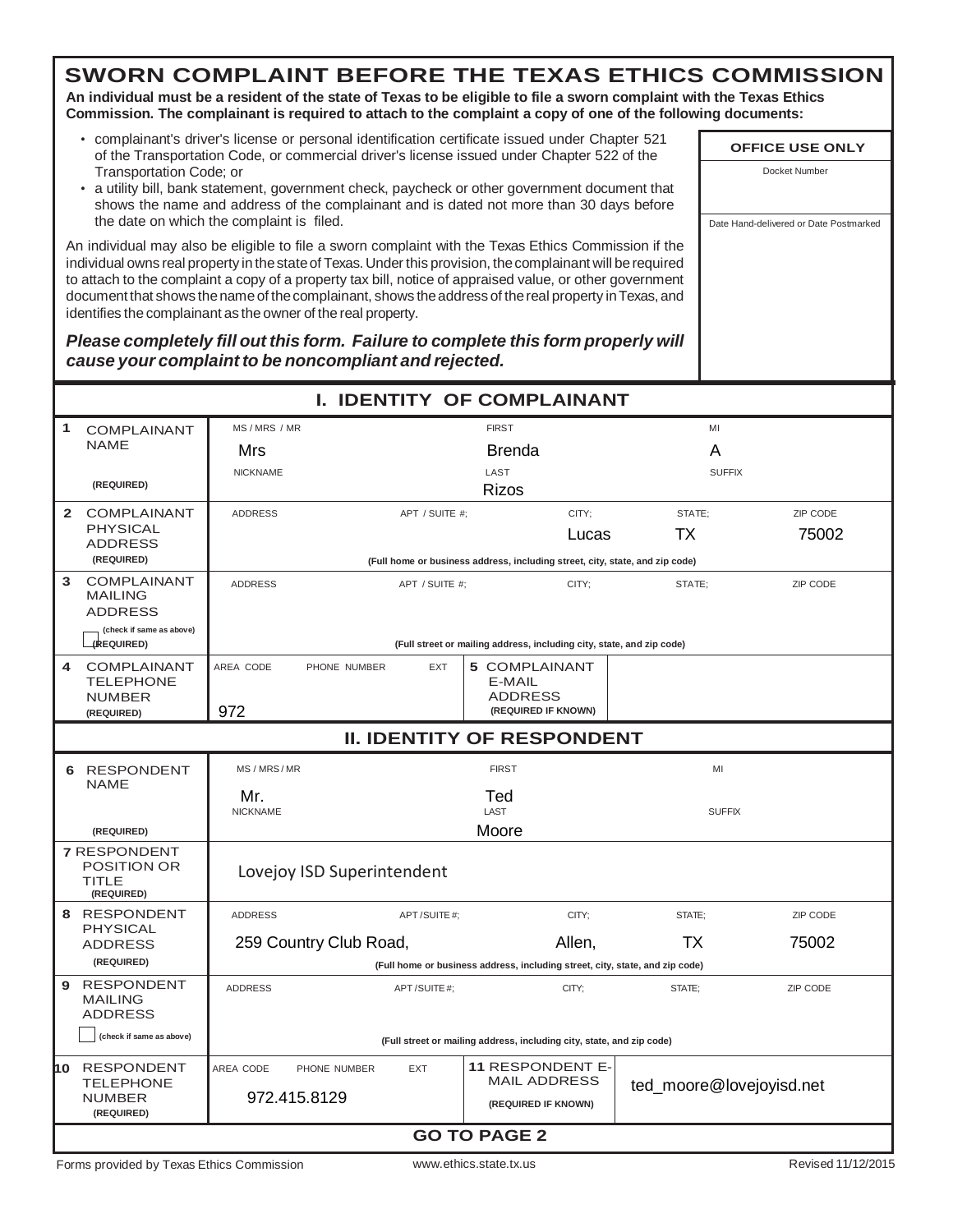**An individual must be a resident of the state of Texas to be eligible to file a sworn complaint with the Texas Ethics Commission. The complainant is required to attach to the complaint a copy of one of the following documents:**

- complainant's driver's license or personal identification certificate issued under Chapter 521 of the Transportation Code, or commercial driver's license issued under Chapter 522 of the Transportation Code; or
- a utility bill, bank statement, government check, paycheck or other government document that shows the name and address of the complainant and is dated not more than 30 days before the date on which the complaint is filed.

An individual may also be eligible to file a sworn complaint with the Texas Ethics Commission if the individual owns real property in the state of Texas. Under this provision, the complainant will be required to attach to the complaint a copy of a property tax bill, notice of appraised value, or other government document that shows the name of the complainant, shows the address of the real property in Texas, and identifies the complainant as the owner of the real property.

#### *Please completely fill out this form. Failure to complete this form properly will cause your complaint to be noncompliant and rejected.*

|              |                                                                  |                 | <b>I. IDENTITY OF COMPLAINANT</b>                                            |                          |                                                                       |                                                                              |                    |  |
|--------------|------------------------------------------------------------------|-----------------|------------------------------------------------------------------------------|--------------------------|-----------------------------------------------------------------------|------------------------------------------------------------------------------|--------------------|--|
| 1            | <b>COMPLAINANT</b>                                               | MS / MRS / MR   |                                                                              | <b>FIRST</b>             |                                                                       | MI                                                                           |                    |  |
|              | <b>NAME</b>                                                      | Mrs.            |                                                                              | Brenda                   |                                                                       |                                                                              |                    |  |
|              |                                                                  | <b>NICKNAME</b> |                                                                              | LAST                     |                                                                       | <b>SUFFIX</b>                                                                |                    |  |
|              | (REQUIRED)                                                       |                 |                                                                              | Rizos                    |                                                                       |                                                                              |                    |  |
| $\mathbf{2}$ | <b>COMPLAINANT</b><br><b>PHYSICAL</b>                            | <b>ADDRESS</b>  | APT / SUITE #:                                                               |                          | CITY:                                                                 | STATE:                                                                       | ZIP CODE           |  |
|              | <b>ADDRESS</b><br>(REQUIRED)                                     |                 | (Full home or business address, including street, city, state, and zip code) |                          | Lucas                                                                 | ТX                                                                           | 75002              |  |
| 3            | <b>COMPLAINANT</b>                                               | <b>ADDRESS</b>  | APT / SUITE #;                                                               |                          | CITY;                                                                 | STATE;                                                                       | ZIP CODE           |  |
|              | <b>MAILING</b><br><b>ADDRESS</b>                                 |                 |                                                                              |                          |                                                                       |                                                                              |                    |  |
|              | (check if same as above)<br>(REQUIRED)                           |                 |                                                                              |                          | (Full street or mailing address, including city, state, and zip code) |                                                                              |                    |  |
| 4            | <b>COMPLAINANT</b>                                               | AREA CODE       | PHONE NUMBER<br><b>EXT</b>                                                   | <b>5 COMPLAINANT</b>     |                                                                       |                                                                              |                    |  |
|              | <b>TELEPHONE</b>                                                 | 972             |                                                                              | E-MAIL<br><b>ADDRESS</b> |                                                                       |                                                                              |                    |  |
|              | <b>NUMBER</b><br>(REQUIRED)                                      |                 |                                                                              |                          | (REQUIRED IF KNOWN)                                                   |                                                                              |                    |  |
|              | <b>II. IDENTITY OF RESPONDENT</b>                                |                 |                                                                              |                          |                                                                       |                                                                              |                    |  |
|              | 6 RESPONDENT                                                     | MS / MRS / MR   |                                                                              | <b>FIRST</b>             |                                                                       | MI                                                                           |                    |  |
|              | <b>NAME</b>                                                      | Mrs             |                                                                              | Ann                      |                                                                       |                                                                              |                    |  |
|              |                                                                  | <b>NICKNAME</b> |                                                                              | LAST                     |                                                                       | <b>SUFFIX</b>                                                                |                    |  |
|              | (REQUIRED)                                                       |                 |                                                                              | Casey                    |                                                                       |                                                                              |                    |  |
|              | <b>7 RESPONDENT</b><br><b>POSITION OR</b><br>TITLE<br>(REQUIRED) |                 | Lovejoy School Board of Trustees President (at time of complaint)            |                          |                                                                       |                                                                              |                    |  |
|              | 8 RESPONDENT                                                     | <b>ADDRESS</b>  | APT/SUITE#:                                                                  |                          | CITY:                                                                 | STATE:                                                                       | ZIP CODE           |  |
|              | <b>PHYSICAL</b><br><b>ADDRESS</b>                                |                 |                                                                              |                          | Fairview                                                              | ТX                                                                           | 75069              |  |
|              | (REQUIRED)                                                       |                 |                                                                              |                          |                                                                       | (Full home or business address, including street, city, state, and zip code) |                    |  |
| 9            | <b>RESPONDENT</b><br><b>MAILING</b><br><b>ADDRESS</b>            | <b>ADDRESS</b>  | APT/SUITE#:                                                                  |                          | CITY:                                                                 | STATE:                                                                       | ZIP CODE           |  |
|              | (check if same as above)                                         |                 |                                                                              |                          | (Full street or mailing address, including city, state, and zip code) |                                                                              |                    |  |
| 10           | <b>RESPONDENT</b><br><b>TELEPHONE</b>                            | AREA CODE       | PHONE NUMBER<br>EXT                                                          |                          | <b>11 RESPONDENT E-</b><br><b>MAIL ADDRESS</b>                        |                                                                              |                    |  |
|              | <b>NUMBER</b><br>(REQUIRED)                                      |                 |                                                                              |                          | (REQUIRED IF KNOWN)                                                   |                                                                              |                    |  |
|              |                                                                  |                 |                                                                              | <b>GO TO PAGE 2</b>      |                                                                       |                                                                              |                    |  |
|              | Forms provided by Texas Ethics Commission                        |                 |                                                                              | www.ethics.state.tx.us   |                                                                       |                                                                              | Revised 11/12/2015 |  |

**OFFICE USE ONLY** Docket Number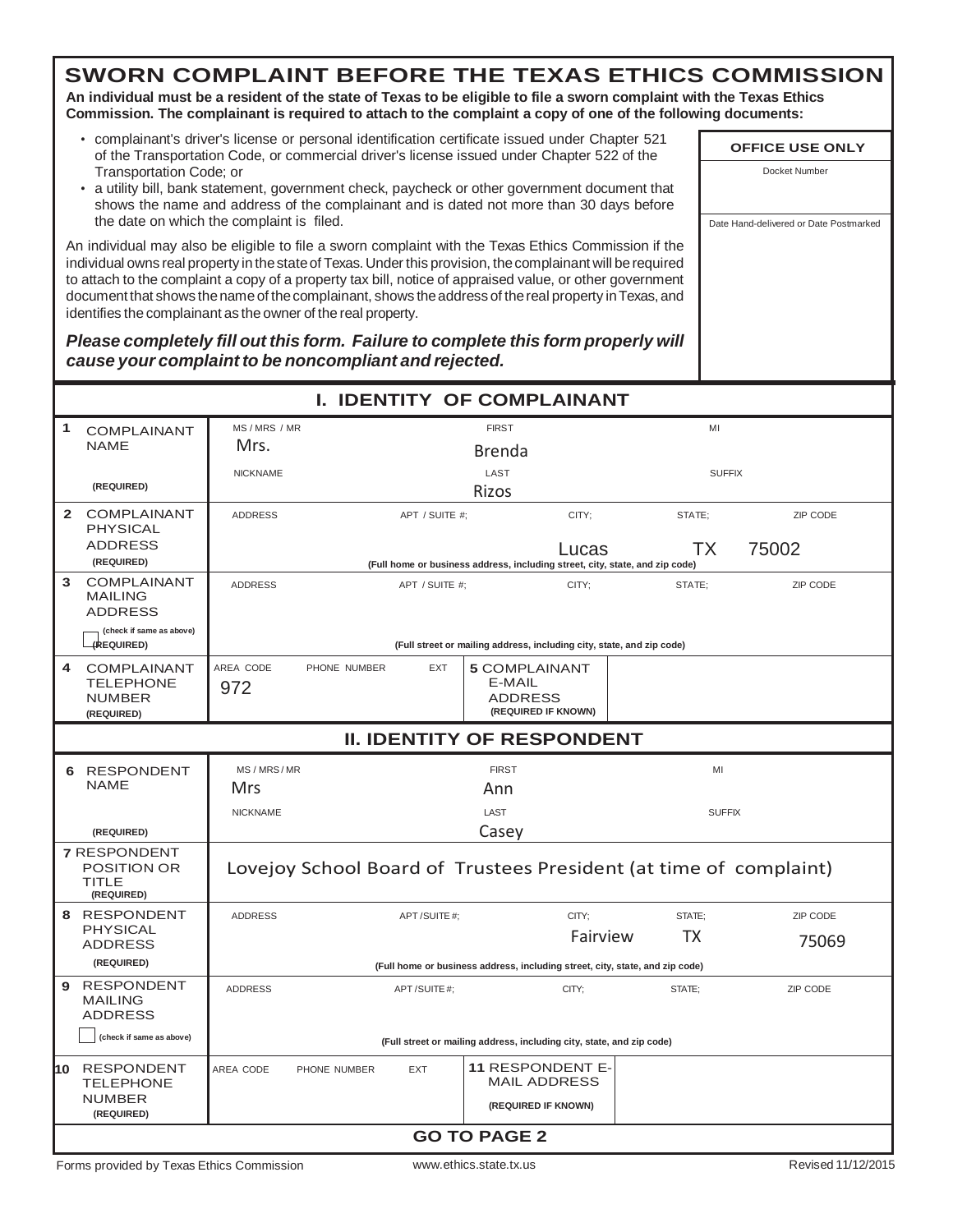**An individual must be a resident of the state of Texas to be eligible to file a sworn complaint with the Texas Ethics Commission. The complainant is required to attach to the complaint a copy of one of the following documents:**

- complainant's driver's license or personal identification certificate issued under Chapter 521 of the Transportation Code, or commercial driver's license issued under Chapter 522 of the Transportation Code; or
- a utility bill, bank statement, government check, paycheck or other government document that shows the name and address of the complainant and is dated not more than 30 days before the date on which the complaint is filed.

An individual may also be eligible to file a sworn complaint with the Texas Ethics Commission if the individual owns real property in the state of Texas. Under this provision, the complainant will be required to attach to the complaint a copy of a property tax bill, notice of appraised value, or other government document that shows the name of the complainant, shows the address of the real property in Texas, and identifies the complainant as the owner of the real property.

*Please completely fill out this form. Failure to complete this form properly will cause your complaint to be noncompliant and rejected.*

| <b>I. IDENTITY OF COMPLAINANT</b>                                       |                                 |                                                                                                                                 |                         |                                                                              |        |               |          |  |
|-------------------------------------------------------------------------|---------------------------------|---------------------------------------------------------------------------------------------------------------------------------|-------------------------|------------------------------------------------------------------------------|--------|---------------|----------|--|
| 1<br><b>COMPLAINANT</b>                                                 | MS/MRS/MR                       |                                                                                                                                 |                         | <b>FIRST</b>                                                                 |        | MI            |          |  |
| <b>NAME</b>                                                             | Mrs                             | Brenda                                                                                                                          |                         |                                                                              | A      |               |          |  |
|                                                                         | <b>NICKNAME</b>                 |                                                                                                                                 |                         | LAST                                                                         |        | <b>SUFFIX</b> |          |  |
| (REQUIRED)                                                              |                                 |                                                                                                                                 |                         | <b>Rizos</b>                                                                 |        |               |          |  |
| 2 COMPLAINANT                                                           | <b>ADDRESS</b>                  |                                                                                                                                 | APT / SUITE #:          |                                                                              | CITY;  | STATE:        | ZIP CODE |  |
| <b>PHYSICAL</b><br><b>ADDRESS</b>                                       |                                 |                                                                                                                                 |                         |                                                                              | Lucas  | ТX            | 75002    |  |
| (REQUIRED)                                                              |                                 |                                                                                                                                 |                         | (Full home or business address, including street, city, state, and zip code) |        |               |          |  |
| <b>COMPLAINANT</b><br>3<br><b>MAILING</b><br><b>ADDRESS</b>             | <b>ADDRESS</b>                  |                                                                                                                                 | APT / SUITE #:<br>CITY; |                                                                              |        | STATE:        | ZIP CODE |  |
| (check if same as above)<br>(REQUIRED)                                  |                                 |                                                                                                                                 |                         | (Full street or mailing address, including city, state, and zip code)        |        |               |          |  |
| <b>COMPLAINANT</b><br>4<br><b>TELEPHONE</b><br><b>NUMBER</b>            | AREA CODE                       | PHONE NUMBER                                                                                                                    | <b>EXT</b>              | <b>5 COMPLAINANT</b><br>E-MAIL<br><b>ADDRESS</b>                             |        |               |          |  |
| (REQUIRED)                                                              | 972                             |                                                                                                                                 |                         | (REQUIRED IF KNOWN)                                                          |        |               |          |  |
| <b>II. IDENTITY OF RESPONDENT</b>                                       |                                 |                                                                                                                                 |                         |                                                                              |        |               |          |  |
| 6 RESPONDENT                                                            | MS/MRS/MR<br><b>FIRST</b><br>MI |                                                                                                                                 |                         |                                                                              |        |               |          |  |
| <b>NAME</b>                                                             | Mr.                             |                                                                                                                                 |                         | Chad                                                                         |        |               |          |  |
|                                                                         | <b>NICKNAME</b>                 |                                                                                                                                 |                         | LAST                                                                         |        | <b>SUFFIX</b> |          |  |
| (REQUIRED)                                                              |                                 |                                                                                                                                 |                         | Collins                                                                      |        |               |          |  |
| <b>7 RESPONDENT</b><br><b>POSITION OR</b><br><b>TITLE</b><br>(REQUIRED) |                                 | Lovejoy School Board Trustee (Current President)                                                                                |                         |                                                                              |        |               |          |  |
| 8 RESPONDENT                                                            | <b>ADDRESS</b>                  |                                                                                                                                 | APT/SUITE#:             |                                                                              | CITY:  | STATE:        | ZIP CODE |  |
| <b>PHYSICAL</b><br><b>ADDRESS</b>                                       |                                 |                                                                                                                                 |                         |                                                                              | Lucas, | ТX            | 75002    |  |
| (REQUIRED)                                                              |                                 |                                                                                                                                 |                         | (Full home or business address, including street, city, state, and zip code) |        |               |          |  |
| <b>RESPONDENT</b><br>9<br><b>MAILING</b><br><b>ADDRESS</b>              | <b>ADDRESS</b>                  |                                                                                                                                 | APT/SUITE#;             |                                                                              | CITY:  | STATE:        | ZIP CODE |  |
| (check if same as above)                                                |                                 |                                                                                                                                 |                         | (Full street or mailing address, including city, state, and zip code)        |        |               |          |  |
| 10 RESPONDENT<br><b>TELEPHONE</b><br><b>NUMBER</b><br>(REQUIRED)        | AREA CODE                       | <b>11 RESPONDENT E-</b><br>PHONE NUMBER<br>EXT<br><b>MAIL ADDRESS</b><br>chad_collins@lovejoyisd.ne<br>(REQUIRED IF KNOWN)<br>t |                         |                                                                              |        |               |          |  |
|                                                                         |                                 |                                                                                                                                 |                         | <b>GO TO PAGE 2</b>                                                          |        |               |          |  |

Forms provided by Texas Ethics Commission **by a matter [www.ethics.state.tx.us](http://www.ethics.state.tx.us/)** Revised 11/12/2015

**OFFICE USE ONLY** Docket Number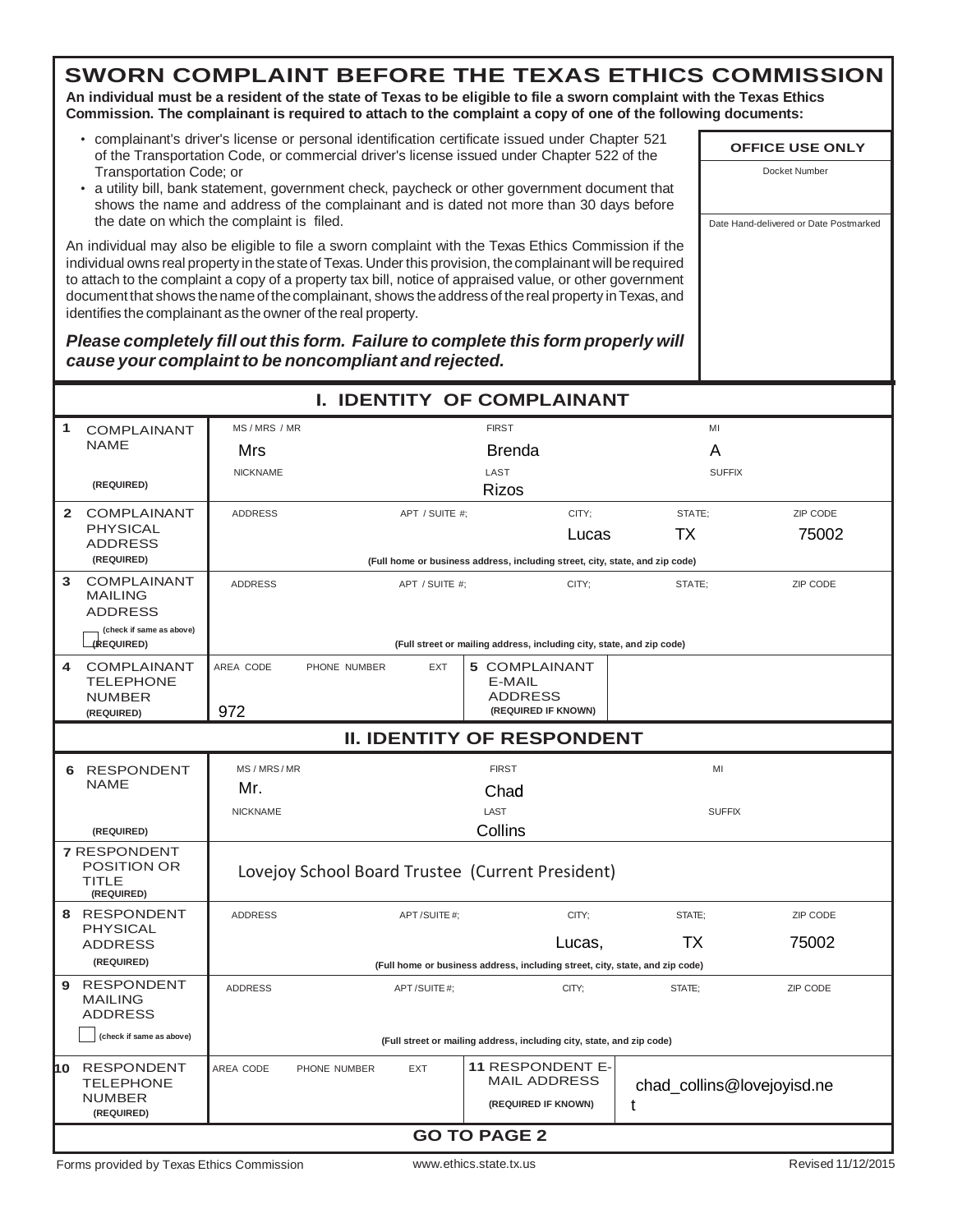**An individual must be a resident of the state of Texas to be eligible to file a sworn complaint with the Texas Ethics Commission. The complainant is required to attach to the complaint a copy of one of the following documents:**

- complainant's driver's license or personal identification certificate issued under Chapter 521 of the Transportation Code, or commercial driver's license issued under Chapter 522 of the Transportation Code; or
- a utility bill, bank statement, government check, paycheck or other government document that shows the name and address of the complainant and is dated not more than 30 days before the date on which the complaint is filed.

An individual may also be eligible to file a sworn complaint with the Texas Ethics Commission if the individual owns real property in thestateof Texas.Underthis provision, thecomplainant will berequired to attach to the complaint a copy of a property tax bill, notice of appraised value, or other government document that shows the name of the complainant, shows the address of the real property in Texas, and identifies the complainant as the owner of the real property.

*Please completely fill out this form. Failure to complete this form properly will cause your complaint to be noncompliant and rejected.*

| <b>I. IDENTITY OF COMPLAINANT</b>                                       |                                                                                                                                                                    |                |                                                                              |               |               |  |  |  |
|-------------------------------------------------------------------------|--------------------------------------------------------------------------------------------------------------------------------------------------------------------|----------------|------------------------------------------------------------------------------|---------------|---------------|--|--|--|
| 1<br><b>COMPLAINANT</b>                                                 | MS/MRS/MR                                                                                                                                                          |                | <b>FIRST</b>                                                                 | MI            |               |  |  |  |
| <b>NAME</b>                                                             | Mrs                                                                                                                                                                |                | <b>Brenda</b>                                                                | A             |               |  |  |  |
|                                                                         | <b>NICKNAME</b>                                                                                                                                                    |                | LAST                                                                         |               | <b>SUFFIX</b> |  |  |  |
| (REQUIRED)                                                              |                                                                                                                                                                    |                | <b>Rizos</b>                                                                 |               |               |  |  |  |
| $\mathbf{2}$<br>COMPLAINANT                                             | <b>ADDRESS</b>                                                                                                                                                     | APT / SUITE #: | CITY:                                                                        | STATE:        | ZIP CODE      |  |  |  |
| <b>PHYSICAL</b><br>ADDRESS                                              |                                                                                                                                                                    |                | Lucas                                                                        | ТX            | 75002         |  |  |  |
| (REQUIRED)                                                              |                                                                                                                                                                    |                | (Full home or business address, including street, city, state, and zip code) |               |               |  |  |  |
| <b>COMPLAINANT</b><br>3<br><b>MAILING</b><br><b>ADDRESS</b>             | <b>ADDRESS</b>                                                                                                                                                     | APT / SUITE #: | CITY;                                                                        | STATE:        | ZIP CODE      |  |  |  |
| (check if same as above)<br>(REQUIRED)                                  |                                                                                                                                                                    |                | (Full street or mailing address, including city, state, and zip code)        |               |               |  |  |  |
| <b>COMPLAINANT</b><br>4<br><b>TELEPHONE</b><br><b>NUMBER</b>            | AREA CODE<br>PHONE NUMBER                                                                                                                                          | EXT            | <b>5 COMPLAINANT</b><br>E-MAIL<br><b>ADDRESS</b>                             |               |               |  |  |  |
| (REQUIRED)                                                              | 972                                                                                                                                                                |                | (REQUIRED IF KNOWN)                                                          |               |               |  |  |  |
| <b>II. IDENTITY OF RESPONDENT</b>                                       |                                                                                                                                                                    |                |                                                                              |               |               |  |  |  |
| 6 RESPONDENT                                                            | MS/MRS/MR                                                                                                                                                          |                | <b>FIRST</b>                                                                 | MI            |               |  |  |  |
| <b>NAME</b>                                                             | Mr.                                                                                                                                                                |                | Dennis                                                                       |               |               |  |  |  |
|                                                                         | <b>NICKNAME</b>                                                                                                                                                    |                | LAST                                                                         | <b>SUFFIX</b> |               |  |  |  |
| (REQUIRED)                                                              |                                                                                                                                                                    |                | Womack                                                                       |               |               |  |  |  |
| <b>7 RESPONDENT</b><br><b>POSITION OR</b><br><b>TITLE</b><br>(REQUIRED) | Lovejoy ISD Asst. Superintendent for Operations                                                                                                                    |                |                                                                              |               |               |  |  |  |
| 8 RESPONDENT                                                            | <b>ADDRESS</b>                                                                                                                                                     | APT / SUITE #: | CITY:                                                                        | STATE:        | ZIP CODE      |  |  |  |
| <b>PHYSICAL</b><br><b>ADDRESS</b>                                       | 259 Country Club Road,                                                                                                                                             |                | Allen,                                                                       | ТX            | 75002         |  |  |  |
| (REQUIRED)                                                              |                                                                                                                                                                    |                | (Full home or business address, including street, city, state, and zip code) |               |               |  |  |  |
| 9 RESPONDENT<br><b>MAILING</b><br><b>ADDRESS</b>                        | <b>ADDRESS</b>                                                                                                                                                     | APT/SUITE#;    | CITY:                                                                        | STATE:        | ZIP CODE      |  |  |  |
| (check if same as above)                                                |                                                                                                                                                                    |                | (Full street or mailing address, including city, state, and zip code)        |               |               |  |  |  |
| 10 RESPONDENT<br><b>TELEPHONE</b><br><b>NUMBER</b><br>(REQUIRED)        | <b>11 RESPONDENT E-</b><br>AREA CODE<br>PHONE NUMBER<br><b>EXT</b><br><b>MAIL ADDRESS</b><br>dennis_womack@lovejoyisd.net<br>(469) 742-8017<br>(REQUIRED IF KNOWN) |                |                                                                              |               |               |  |  |  |
|                                                                         |                                                                                                                                                                    |                | <b>GO TO PAGE 2</b>                                                          |               |               |  |  |  |

**OFFICE USE ONLY** Docket Number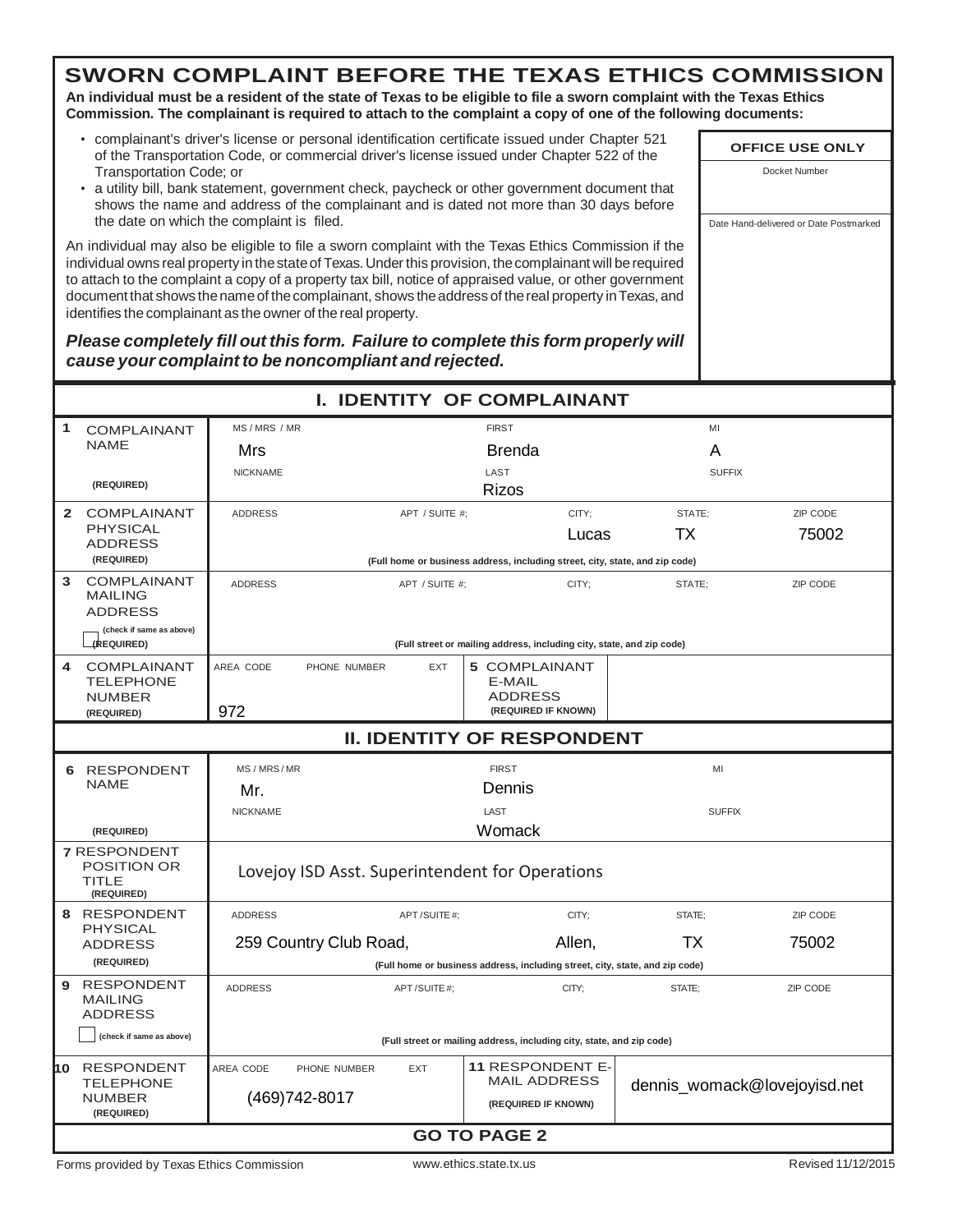**An individual must be a resident of the state of Texas to be eligible to file a sworn complaint with the Texas Ethics Commission. The complainant is required to attach to the complaint a copy of one of the following documents:**

- complainant's driver's license or personal identification certificate issued under Chapter 521 of the Transportation Code, or commercial driver's license issued under Chapter 522 of the Transportation Code; or
- a utility bill, bank statement, government check, paycheck or other government document that shows the name and address of the complainant and is dated not more than 30 days before the date on which the complaint is filed.

An individual may also be eligible to file a sworn complaint with the Texas Ethics Commission if the individual owns real property in the state of Texas. Under this provision, the complainant will be required to attach to the complaint a copy of a property tax bill, notice of appraised value, or other government document that shows the name of the complainant, shows the address of the real property in Texas, and identifies the complainant as the owner of the real property.

*Please completely fill out this form. Failure to complete this form properly will cause your complaint to be noncompliant and rejected.*

| MS/MRS/MR<br>1<br><b>FIRST</b><br>MI<br><b>COMPLAINANT</b><br><b>NAME</b><br>A<br>Mrs<br>Brenda<br>LAST<br><b>NICKNAME</b><br><b>SUFFIX</b><br>(REQUIRED)<br>Rizos<br>2 COMPLAINANT<br>CITY:<br>STATE:<br><b>ADDRESS</b><br>APT / SUITE #:<br><b>PHYSICAL</b><br>ТX<br>Lucas<br><b>ADDRESS</b><br>(REQUIRED)<br>(Full home or business address, including street, city, state, and zip code) |                            |  |  |  |  |
|----------------------------------------------------------------------------------------------------------------------------------------------------------------------------------------------------------------------------------------------------------------------------------------------------------------------------------------------------------------------------------------------|----------------------------|--|--|--|--|
|                                                                                                                                                                                                                                                                                                                                                                                              |                            |  |  |  |  |
|                                                                                                                                                                                                                                                                                                                                                                                              |                            |  |  |  |  |
|                                                                                                                                                                                                                                                                                                                                                                                              |                            |  |  |  |  |
|                                                                                                                                                                                                                                                                                                                                                                                              |                            |  |  |  |  |
|                                                                                                                                                                                                                                                                                                                                                                                              | ZIP CODE                   |  |  |  |  |
|                                                                                                                                                                                                                                                                                                                                                                                              | 75002                      |  |  |  |  |
|                                                                                                                                                                                                                                                                                                                                                                                              |                            |  |  |  |  |
| <b>COMPLAINANT</b><br>3<br><b>ADDRESS</b><br>APT / SUITE #;<br>CITY;<br>STATE:<br><b>MAILING</b><br><b>ADDRESS</b>                                                                                                                                                                                                                                                                           | ZIP CODE                   |  |  |  |  |
| (check if same as above)<br>(REQUIRED)<br>(Full street or mailing address, including city, state, and zip code)                                                                                                                                                                                                                                                                              |                            |  |  |  |  |
| <b>COMPLAINANT</b><br>AREA CODE<br>PHONE NUMBER<br>EXT<br><b>5 COMPLAINANT</b><br>4<br><b>TELEPHONE</b><br>E-MAIL<br><b>ADDRESS</b><br><b>NUMBER</b>                                                                                                                                                                                                                                         |                            |  |  |  |  |
| 972<br>(REQUIRED IF KNOWN)<br>(REQUIRED)                                                                                                                                                                                                                                                                                                                                                     |                            |  |  |  |  |
| <b>II. IDENTITY OF RESPONDENT</b>                                                                                                                                                                                                                                                                                                                                                            |                            |  |  |  |  |
| 6 RESPONDENT<br>MS/MRS/MR<br><b>FIRST</b><br>MI                                                                                                                                                                                                                                                                                                                                              |                            |  |  |  |  |
| <b>NAME</b><br>Julie<br>Mrs.                                                                                                                                                                                                                                                                                                                                                                 |                            |  |  |  |  |
| LAST<br><b>SUFFIX</b><br><b>NICKNAME</b>                                                                                                                                                                                                                                                                                                                                                     |                            |  |  |  |  |
| James<br>(REQUIRED)                                                                                                                                                                                                                                                                                                                                                                          |                            |  |  |  |  |
| <b>7 RESPONDENT</b><br><b>POSITION OR</b><br>Lovejoy ISD School Board Trustee<br>TITLE<br>(REQUIRED)                                                                                                                                                                                                                                                                                         |                            |  |  |  |  |
| 8 RESPONDENT<br>CITY:<br>ZIP CODE<br><b>ADDRESS</b><br>APT / SUITE #:<br>STATE:                                                                                                                                                                                                                                                                                                              |                            |  |  |  |  |
| <b>PHYSICAL</b><br>75069<br>Fairview,<br>TX.<br><b>ADDRESS</b>                                                                                                                                                                                                                                                                                                                               |                            |  |  |  |  |
| (REQUIRED)<br>(Full home or business address, including street, city, state, and zip code)                                                                                                                                                                                                                                                                                                   |                            |  |  |  |  |
| <b>RESPONDENT</b><br>9<br><b>ADDRESS</b><br>APT/SUITE#:<br>CITY:<br>STATE:<br>ZIP CODE<br><b>MAILING</b><br><b>ADDRESS</b>                                                                                                                                                                                                                                                                   |                            |  |  |  |  |
| (check if same as above)<br>(Full street or mailing address, including city, state, and zip code)                                                                                                                                                                                                                                                                                            |                            |  |  |  |  |
| <b>11 RESPONDENT E-</b><br>10 RESPONDENT<br>AREA CODE<br>PHONE NUMBER<br><b>EXT</b><br><b>MAIL ADDRESS</b><br><b>TELEPHONE</b><br><b>NUMBER</b><br>(REQUIRED IF KNOWN)<br>(REQUIRED)                                                                                                                                                                                                         | Julie_James@lovejoyisd.net |  |  |  |  |
| <b>GO TO PAGE 2</b>                                                                                                                                                                                                                                                                                                                                                                          |                            |  |  |  |  |

**OFFICE USE ONLY** Docket Number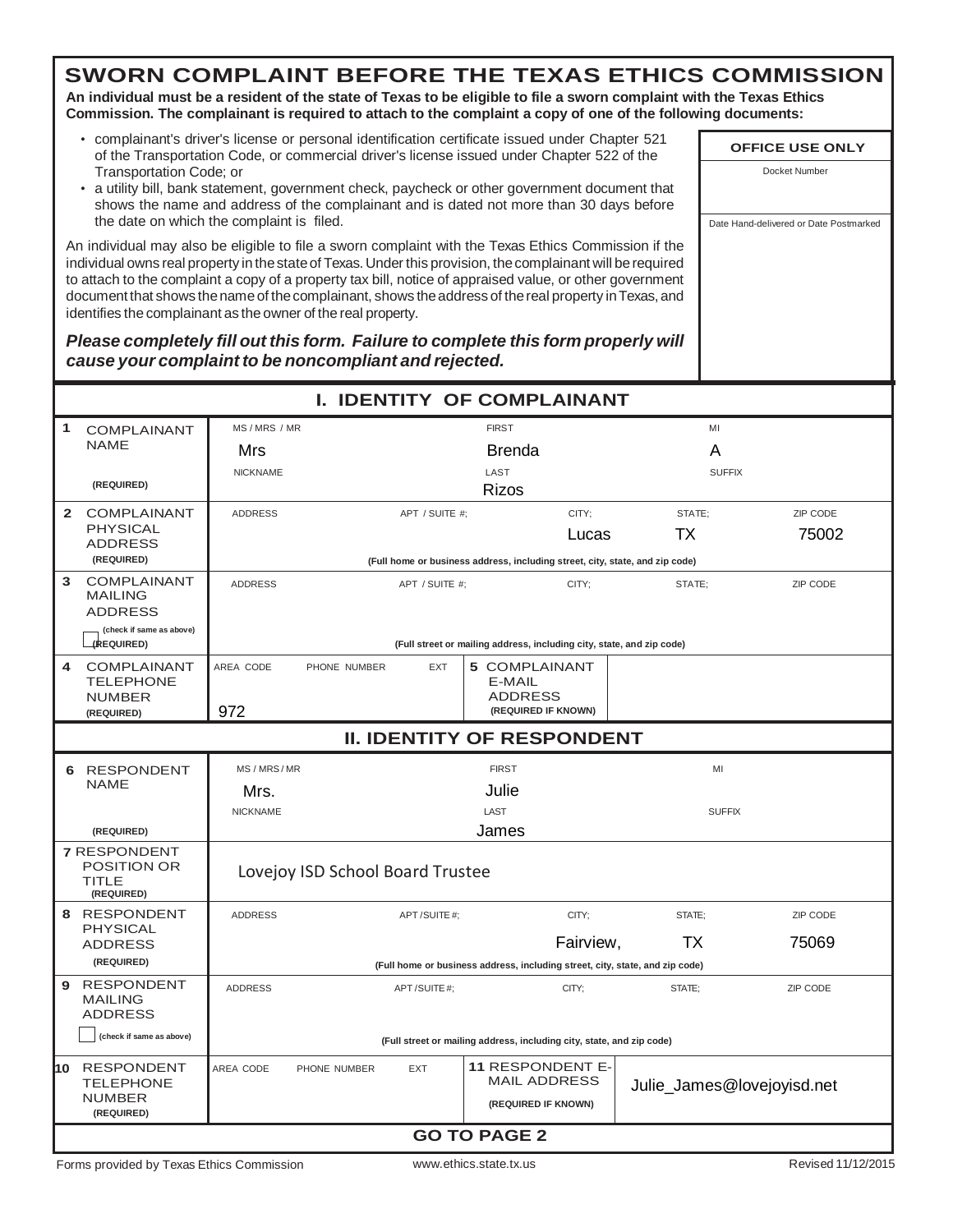**An individual must be a resident of the state of Texas to be eligible to file a sworn complaint with the Texas Ethics Commission. The complainant is required to attach to the complaint a copy of one of the following documents:**

- complainant's driver's license or personal identification certificate issued under Chapter 521 of the Transportation Code, or commercial driver's license issued under Chapter 522 of the Transportation Code; or
- a utility bill, bank statement, government check, paycheck or other government document that shows the name and address of the complainant and is dated not more than 30 days before the date on which the complaint is filed.

An individual may also be eligible to file a sworn complaint with the Texas Ethics Commission if the individual owns real property in the state of Texas. Under this provision, the complainant will be required to attach to the complaint a copy of a property tax bill, notice of appraised value, or other government document that shows the name of the complainant, shows the address of the real property in Texas, and identifies the complainant as the owner of the real property.

*Please completely fill out this form. Failure to complete this form properly will cause your complaint to be noncompliant and rejected.*

|                                                                  |                                                                                                                                          |                                  |                | I. IDENTITY OF COMPLAINANT                                                   |       |                                                                              |          |  |
|------------------------------------------------------------------|------------------------------------------------------------------------------------------------------------------------------------------|----------------------------------|----------------|------------------------------------------------------------------------------|-------|------------------------------------------------------------------------------|----------|--|
| 1<br><b>COMPLAINANT</b>                                          | MS/MRS/MR                                                                                                                                |                                  |                | <b>FIRST</b>                                                                 |       | MI                                                                           |          |  |
| <b>NAME</b>                                                      | Mrs                                                                                                                                      |                                  | Brenda         |                                                                              |       | A                                                                            |          |  |
|                                                                  | <b>NICKNAME</b>                                                                                                                          | LAST<br><b>SUFFIX</b>            |                |                                                                              |       |                                                                              |          |  |
| (REQUIRED)                                                       |                                                                                                                                          |                                  |                | Rizos                                                                        |       |                                                                              |          |  |
| 2 COMPLAINANT                                                    | <b>ADDRESS</b>                                                                                                                           |                                  | APT / SUITE #: |                                                                              | CITY: | STATE:                                                                       | ZIP CODE |  |
| <b>PHYSICAL</b><br><b>ADDRESS</b>                                |                                                                                                                                          |                                  |                |                                                                              | Lucas | ТX                                                                           | 75002    |  |
| (REQUIRED)                                                       |                                                                                                                                          |                                  |                | (Full home or business address, including street, city, state, and zip code) |       |                                                                              |          |  |
| <b>COMPLAINANT</b><br>3<br><b>MAILING</b><br><b>ADDRESS</b>      | <b>ADDRESS</b>                                                                                                                           |                                  | APT / SUITE #: |                                                                              | CITY; | STATE:                                                                       | ZIP CODE |  |
| (check if same as above)<br>(REQUIRED)                           |                                                                                                                                          |                                  |                | (Full street or mailing address, including city, state, and zip code)        |       |                                                                              |          |  |
| <b>COMPLAINANT</b><br>4<br><b>TELEPHONE</b>                      | AREA CODE                                                                                                                                | PHONE NUMBER                     | EXT            | <b>5 COMPLAINANT</b><br>E-MAIL                                               |       |                                                                              |          |  |
| <b>NUMBER</b>                                                    |                                                                                                                                          |                                  |                | <b>ADDRESS</b>                                                               |       |                                                                              |          |  |
| 972<br>(REQUIRED IF KNOWN)<br>(REQUIRED)                         |                                                                                                                                          |                                  |                |                                                                              |       |                                                                              |          |  |
| <b>II. IDENTITY OF RESPONDENT</b>                                |                                                                                                                                          |                                  |                |                                                                              |       |                                                                              |          |  |
| 6 RESPONDENT                                                     | MS / MRS / MR                                                                                                                            |                                  |                | <b>FIRST</b>                                                                 |       | MI                                                                           |          |  |
| <b>NAME</b>                                                      | Mrs.                                                                                                                                     |                                  |                | Matt                                                                         |       |                                                                              |          |  |
|                                                                  | <b>NICKNAME</b>                                                                                                                          |                                  |                | LAST                                                                         |       | <b>SUFFIX</b>                                                                |          |  |
| (REQUIRED)                                                       |                                                                                                                                          |                                  |                | Gournay                                                                      |       |                                                                              |          |  |
| <b>7 RESPONDENT</b><br>POSITION OR<br><b>TITLE</b><br>(REQUIRED) |                                                                                                                                          | Lovejoy ISD School Board Trustee |                |                                                                              |       |                                                                              |          |  |
| 8 RESPONDENT<br><b>PHYSICAL</b>                                  | <b>ADDRESS</b>                                                                                                                           |                                  | APT/SUITE #:   |                                                                              | CITY: | STATE:                                                                       | ZIP CODE |  |
| <b>ADDRESS</b>                                                   |                                                                                                                                          |                                  |                |                                                                              | Lucas | ТX                                                                           | 75002    |  |
| (REQUIRED)                                                       |                                                                                                                                          |                                  |                |                                                                              |       | (Full home or business address, including street, city, state, and zip code) |          |  |
| 9 RESPONDENT<br><b>MAILING</b><br><b>ADDRESS</b>                 | <b>ADDRESS</b>                                                                                                                           |                                  | APT/SUITE#;    |                                                                              | CITY: | STATE:                                                                       | ZIP CODE |  |
| (check if same as above)                                         |                                                                                                                                          |                                  |                | (Full street or mailing address, including city, state, and zip code)        |       |                                                                              |          |  |
| 10 RESPONDENT<br><b>TELEPHONE</b><br><b>NUMBER</b><br>(REQUIRED) | 11 RESPONDENT E-<br>AREA CODE<br>PHONE NUMBER<br><b>EXT</b><br><b>MAIL ADDRESS</b><br>Matt_Gournay@lovejoyisd.net<br>(REQUIRED IF KNOWN) |                                  |                |                                                                              |       |                                                                              |          |  |
|                                                                  |                                                                                                                                          |                                  |                | <b>GO TO PAGE 2</b>                                                          |       |                                                                              |          |  |

**OFFICE USE ONLY** Docket Number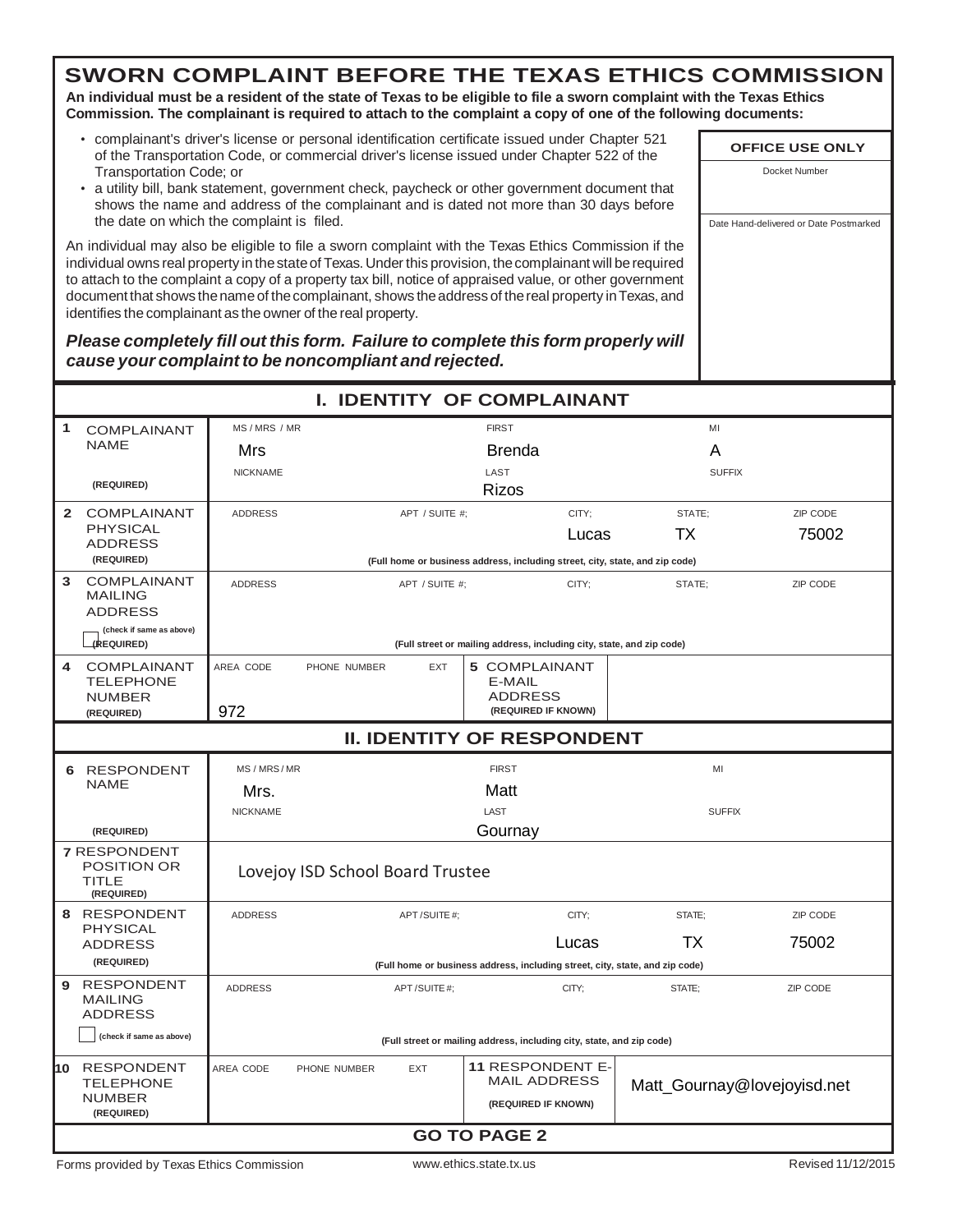**An individual must be a resident of the state of Texas to be eligible to file a sworn complaint with the Texas Ethics Commission. The complainant is required to attach to the complaint a copy of one of the following documents:**

- complainant's driver's license or personal identification certificate issued under Chapter 521 of the Transportation Code, or commercial driver's license issued under Chapter 522 of the Transportation Code; or
- a utility bill, bank statement, government check, paycheck or other government document that shows the name and address of the complainant and is dated not more than 30 days before the date on which the complaint is filed.

An individual may also be eligible to file a sworn complaint with the Texas Ethics Commission if the individual owns real property in thestateof Texas.Underthis provision, thecomplainant will berequired to attach to the complaint a copy of a property tax bill, notice of appraised value, or other government document that shows the name of the complainant, shows the address of the real property in Texas, and identifies the complainant as the owner of the real property.

*Please completely fill out this form. Failure to complete this form properly will cause your complaint to be noncompliant and rejected.*

|   |                                                                  |                                     |                                  |                     |              | <b>I. IDENTITY OF COMPLAINANT</b>                                            |               |                               |  |
|---|------------------------------------------------------------------|-------------------------------------|----------------------------------|---------------------|--------------|------------------------------------------------------------------------------|---------------|-------------------------------|--|
| 1 | <b>COMPLAINANT</b>                                               | MS/MRS/MR                           |                                  |                     | <b>FIRST</b> |                                                                              | MI            |                               |  |
|   | <b>NAME</b>                                                      | Mrs                                 |                                  |                     |              | Brenda                                                                       | A             |                               |  |
|   |                                                                  | <b>NICKNAME</b>                     |                                  |                     | LAST         |                                                                              | <b>SUFFIX</b> |                               |  |
|   | (REQUIRED)                                                       |                                     |                                  |                     |              | <b>Rizos</b>                                                                 |               |                               |  |
|   | 2 COMPLAINANT                                                    | <b>ADDRESS</b>                      |                                  | APT / SUITE #:      |              | CITY:                                                                        | STATE:        | ZIP CODE                      |  |
|   | <b>PHYSICAL</b><br><b>ADDRESS</b>                                |                                     |                                  |                     |              | Lucas                                                                        | ТX            | 75002                         |  |
|   | (REQUIRED)                                                       |                                     |                                  |                     |              | (Full home or business address, including street, city, state, and zip code) |               |                               |  |
| 3 | <b>COMPLAINANT</b><br><b>MAILING</b><br><b>ADDRESS</b>           | <b>ADDRESS</b>                      |                                  | APT / SUITE #;      |              | CITY;                                                                        | STATE;        | ZIP CODE                      |  |
|   | (check if same as above)<br>(REQUIRED)                           |                                     |                                  |                     |              | (Full street or mailing address, including city, state, and zip code)        |               |                               |  |
| 4 | <b>COMPLAINANT</b><br><b>TELEPHONE</b>                           | AREA CODE                           | PHONE NUMBER                     | <b>EXT</b>          |              | <b>5 COMPLAINANT</b><br>E-MAIL                                               |               |                               |  |
|   | <b>NUMBER</b><br>(REQUIRED)                                      | 972                                 |                                  |                     |              | <b>ADDRESS</b><br>(REQUIRED IF KNOWN)                                        |               |                               |  |
|   | <b>II. IDENTITY OF RESPONDENT</b>                                |                                     |                                  |                     |              |                                                                              |               |                               |  |
|   | 6 RESPONDENT                                                     | MS / MRS / MR<br><b>FIRST</b><br>MI |                                  |                     |              |                                                                              |               |                               |  |
|   | <b>NAME</b>                                                      | Mrs.                                |                                  |                     | AI           |                                                                              |               |                               |  |
|   |                                                                  | <b>NICKNAME</b>                     |                                  |                     | LAST         |                                                                              | <b>SUFFIX</b> |                               |  |
|   | (REQUIRED)                                                       |                                     |                                  |                     |              | Litchenburg                                                                  |               |                               |  |
|   | <b>7 RESPONDENT</b><br><b>POSITION OR</b><br>TITLE<br>(REQUIRED) |                                     | Lovejoy ISD School Board Trustee |                     |              |                                                                              |               |                               |  |
|   | 8 RESPONDENT                                                     | <b>ADDRESS</b>                      |                                  | APT/SUITE#:         |              | CITY:                                                                        | STATE:        | ZIP CODE                      |  |
|   | <b>PHYSICAL</b><br><b>ADDRESS</b>                                |                                     |                                  |                     |              | Fairview                                                                     | ТX            | 75069                         |  |
|   | (REQUIRED)                                                       |                                     |                                  |                     |              | (Full home or business address, including street, city, state, and zip code) |               |                               |  |
| 9 | <b>RESPONDENT</b><br><b>MAILING</b><br><b>ADDRESS</b>            | <b>ADDRESS</b>                      |                                  | APT/SUITE#;         |              | CITY;                                                                        | STATE:        | ZIP CODE                      |  |
|   | (check if same as above)                                         |                                     |                                  |                     |              | (Full street or mailing address, including city, state, and zip code)        |               |                               |  |
|   | 10 RESPONDENT<br><b>TELEPHONE</b>                                | AREA CODE                           | PHONE NUMBER                     | <b>EXT</b>          |              | <b>11 RESPONDENT E-</b><br><b>MAIL ADDRESS</b>                               |               | al_litchenburg@lovejoyisd.net |  |
|   | <b>NUMBER</b><br>(REQUIRED)                                      |                                     |                                  |                     |              | (REQUIRED IF KNOWN)                                                          |               |                               |  |
|   |                                                                  |                                     |                                  | <b>GO TO PAGE 2</b> |              |                                                                              |               |                               |  |
|   |                                                                  |                                     |                                  |                     |              |                                                                              |               |                               |  |

**OFFICE USE ONLY** Docket Number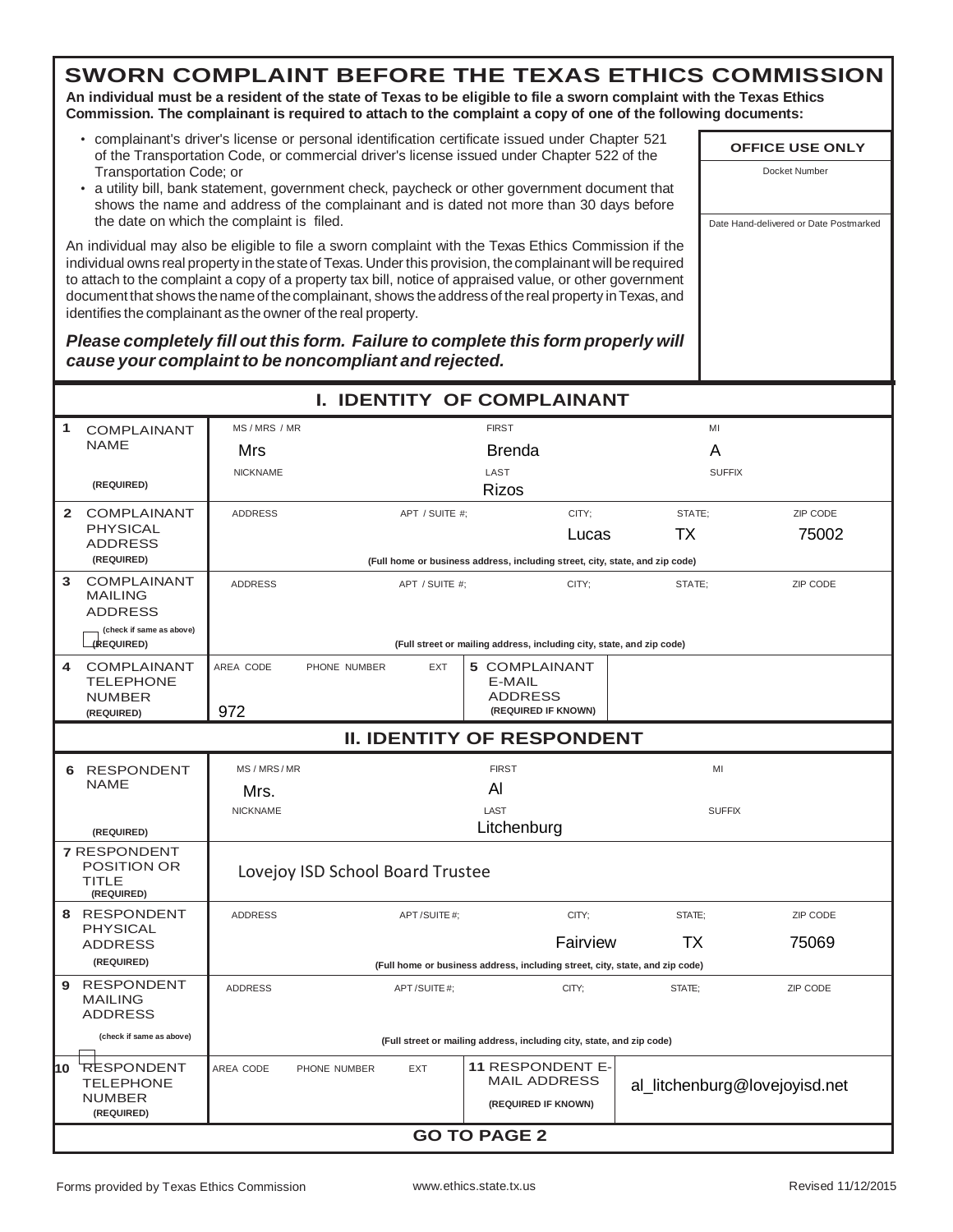**An individual must be a resident of the state of Texas to be eligible to file a sworn complaint with the Texas Ethics Commission. The complainant is required to attach to the complaint a copy of one of the following documents:**

- complainant's driver's license or personal identification certificate issued under Chapter 521 of the Transportation Code, or commercial driver's license issued under Chapter 522 of the Transportation Code; or
- a utility bill, bank statement, government check, paycheck or other government document that shows the name and address of the complainant and is dated not more than 30 days before the date on which the complaint is filed.

An individual may also be eligible to file a sworn complaint with the Texas Ethics Commission if the individual owns real property in thestateof Texas.Underthis provision, thecomplainant will berequired to attach to the complaint a copy of a property tax bill, notice of appraised value, or other government document that shows the name of the complainant, shows the address of the real property in Texas, and identifies the complainant as the owner of the real property.

*Please completely fill out this form. Failure to complete this form properly will cause your complaint to be noncompliant and rejected.*

|   |                                                                  |                 |                                  |                |                          | <b>I. IDENTITY OF COMPLAINANT</b>                                            |                             |          |
|---|------------------------------------------------------------------|-----------------|----------------------------------|----------------|--------------------------|------------------------------------------------------------------------------|-----------------------------|----------|
| 1 | <b>COMPLAINANT</b>                                               | MS / MRS / MR   |                                  |                | <b>FIRST</b>             |                                                                              | MI                          |          |
|   | <b>NAME</b>                                                      | Mrs             |                                  |                | Brenda                   |                                                                              | A                           |          |
|   |                                                                  | <b>NICKNAME</b> |                                  |                | LAST                     |                                                                              | <b>SUFFIX</b>               |          |
|   | (REQUIRED)                                                       |                 |                                  |                | <b>Rizos</b>             |                                                                              |                             |          |
|   | 2 COMPLAINANT                                                    | <b>ADDRESS</b>  |                                  | APT / SUITE #: |                          | CITY:                                                                        | STATE:                      | ZIP CODE |
|   | <b>PHYSICAL</b><br><b>ADDRESS</b>                                |                 |                                  |                |                          | Lucas                                                                        | ТX                          | 75002    |
|   | (REQUIRED)                                                       |                 |                                  |                |                          | (Full home or business address, including street, city, state, and zip code) |                             |          |
| 3 | COMPLAINANT<br><b>MAILING</b><br><b>ADDRESS</b>                  | <b>ADDRESS</b>  |                                  | APT / SUITE #: |                          | CITY;                                                                        | STATE:                      | ZIP CODE |
|   | (check if same as above)<br>(REQUIRED)                           |                 |                                  |                |                          | (Full street or mailing address, including city, state, and zip code)        |                             |          |
| 4 | <b>COMPLAINANT</b><br><b>TELEPHONE</b><br><b>NUMBER</b>          | AREA CODE       | PHONE NUMBER                     | <b>EXT</b>     | E-MAIL<br><b>ADDRESS</b> | <b>5 COMPLAINANT</b>                                                         |                             |          |
|   | (REQUIRED)                                                       | 972             |                                  |                |                          | (REQUIRED IF KNOWN)                                                          |                             |          |
|   | <b>II. IDENTITY OF RESPONDENT</b>                                |                 |                                  |                |                          |                                                                              |                             |          |
|   | 6 RESPONDENT                                                     | MS / MRS / MR   |                                  |                | <b>FIRST</b>             |                                                                              | MI                          |          |
|   | <b>NAME</b>                                                      | Mrs.            |                                  |                | Robbin                   |                                                                              |                             |          |
|   |                                                                  | <b>NICKNAME</b> |                                  |                | LAST                     |                                                                              | <b>SUFFIX</b>               |          |
|   | (REQUIRED)                                                       |                 |                                  |                | Wells                    |                                                                              |                             |          |
|   | <b>7 RESPONDENT</b><br><b>POSITION OR</b><br>TITLE<br>(REQUIRED) |                 | Lovejoy ISD School Board Trustee |                |                          |                                                                              |                             |          |
|   | 8 RESPONDENT                                                     | <b>ADDRESS</b>  |                                  | APT/SUITE#;    |                          | CITY:                                                                        | STATE:                      | ZIP CODE |
|   | <b>PHYSICAL</b><br><b>ADDRESS</b>                                |                 |                                  |                |                          | Lucas,                                                                       | ТX                          | 75002    |
|   | (REQUIRED)                                                       |                 |                                  |                |                          | (Full home or business address, including street, city, state, and zip code) |                             |          |
| 9 | <b>RESPONDENT</b><br><b>MAILING</b><br><b>ADDRESS</b>            | <b>ADDRESS</b>  |                                  | APT/SUITE#;    |                          | CITY;                                                                        | STATE:                      | ZIP CODE |
|   | (check if same as above)                                         |                 |                                  |                |                          | (Full street or mailing address, including city, state, and zip code)        |                             |          |
|   | 10 RESPONDENT<br><b>TELEPHONE</b>                                | AREA CODE       | PHONE NUMBER                     | <b>EXT</b>     |                          | <b>11 RESPONDENT E-</b><br><b>MAIL ADDRESS</b>                               | robbin_wells@lovejoyisd.net |          |
|   | <b>NUMBER</b><br>(REQUIRED)                                      |                 |                                  |                |                          | (REQUIRED IF KNOWN)                                                          |                             |          |
|   |                                                                  |                 |                                  |                | <b>GO TO PAGE 2</b>      |                                                                              |                             |          |
|   |                                                                  |                 |                                  |                |                          |                                                                              |                             |          |

**OFFICE USE ONLY** Docket Number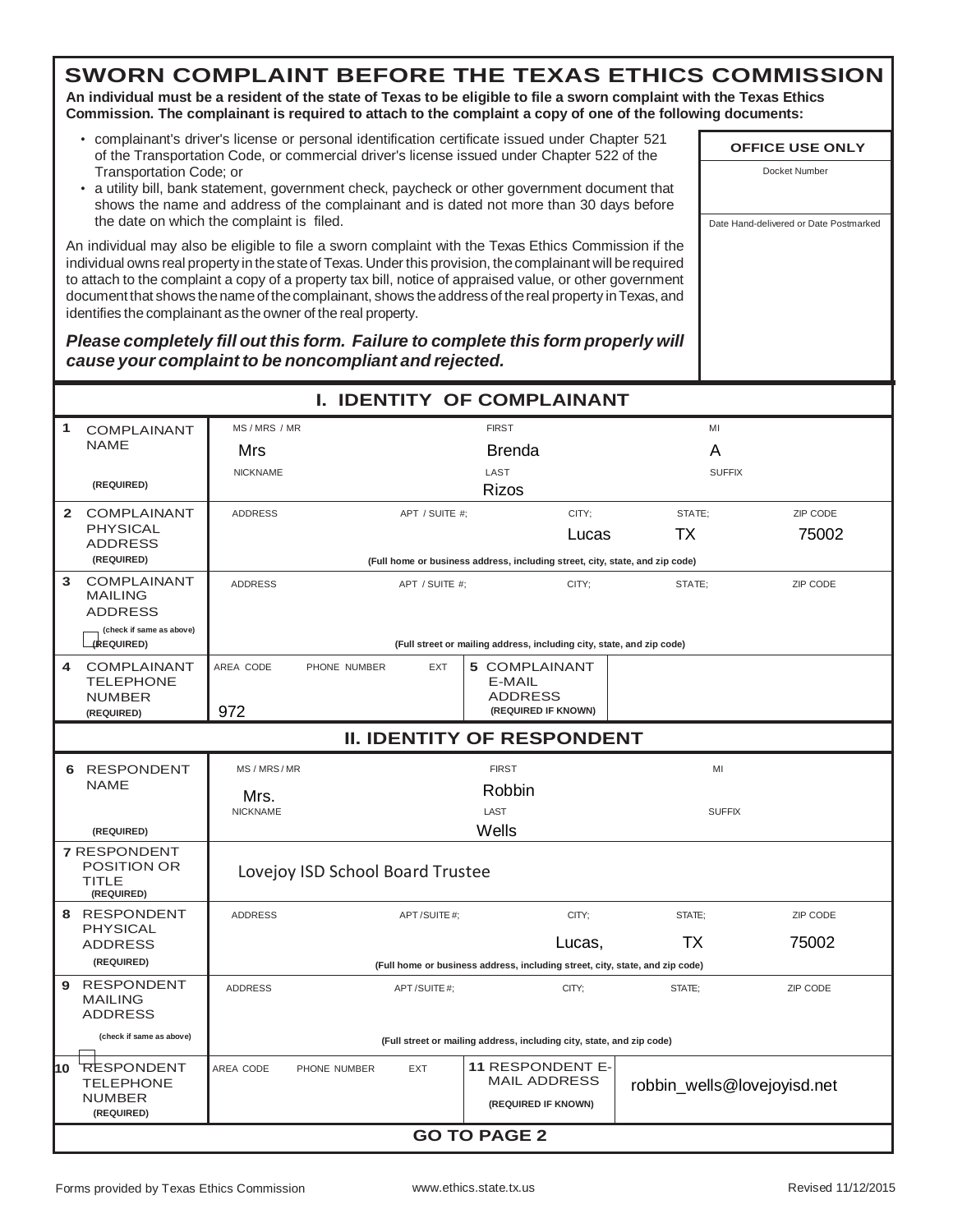**An individual must be a resident of the state of Texas to be eligible to file a sworn complaint with the Texas Ethics Commission. The complainant is required to attach to the complaint a copy of one of the following documents:**

- complainant's driver's license or personal identification certificate issued under Chapter 521 of the Transportation Code, or commercial driver's license issued under Chapter 522 of the Transportation Code; or
- a utility bill, bank statement, government check, paycheck or other government document that shows the name and address of the complainant and is dated not more than 30 days before the date on which the complaint is filed.

An individual may also be eligible to file a sworn complaint with the Texas Ethics Commission if the individual owns real property in thestateof Texas.Underthis provision, thecomplainant will berequired to attach to the complaint a copy of a property tax bill, notice of appraised value, or other government document that shows the name of the complainant, shows the address of the real property in Texas, and identifies the complainant as the owner of the real property.

#### *Please completely fill out this form. Failure to complete this form properly will cause your complaint to be noncompliant and rejected.*

|                                                                                        |                                          |                | <b>I. IDENTITY OF COMPLAINANT</b>                                            |        |                           |  |  |  |
|----------------------------------------------------------------------------------------|------------------------------------------|----------------|------------------------------------------------------------------------------|--------|---------------------------|--|--|--|
| 1<br><b>COMPLAINANT</b>                                                                | MS / MRS / MR                            |                | <b>FIRST</b>                                                                 | MI     |                           |  |  |  |
| <b>NAME</b>                                                                            | Mrs                                      |                | Brenda                                                                       | A      |                           |  |  |  |
|                                                                                        | <b>NICKNAME</b>                          |                | LAST                                                                         |        | <b>SUFFIX</b>             |  |  |  |
| (REQUIRED)                                                                             |                                          |                | <b>Rizos</b>                                                                 |        |                           |  |  |  |
| $\mathbf{2}$<br><b>COMPLAINANT</b><br><b>PHYSICAL</b>                                  | <b>ADDRESS</b>                           | APT / SUITE #: | CITY:                                                                        | STATE: | ZIP CODE                  |  |  |  |
| <b>ADDRESS</b>                                                                         |                                          |                | Lucas                                                                        | ТX     | 75002                     |  |  |  |
| (REQUIRED)                                                                             |                                          |                | (Full home or business address, including street, city, state, and zip code) |        |                           |  |  |  |
| <b>COMPLAINANT</b><br>3<br><b>MAILING</b><br><b>ADDRESS</b>                            | <b>ADDRESS</b>                           | APT / SUITE #; | CITY:                                                                        | STATE: | ZIP CODE                  |  |  |  |
| (check if same as above)<br>(REQUIRED)                                                 |                                          |                | (Full street or mailing address, including city, state, and zip code)        |        |                           |  |  |  |
| 4<br><b>COMPLAINANT</b><br><b>TELEPHONE</b><br><b>NUMBER</b>                           | AREA CODE<br>PHONE NUMBER                | <b>EXT</b>     | 5 COMPLAINANT<br>E-MAIL<br><b>ADDRESS</b>                                    |        |                           |  |  |  |
| (REQUIRED)                                                                             | 972                                      |                | (REQUIRED IF KNOWN)                                                          |        |                           |  |  |  |
| <b>II. IDENTITY OF RESPONDENT</b>                                                      |                                          |                |                                                                              |        |                           |  |  |  |
| 6 RESPONDENT                                                                           | MS/MRS/MR                                |                | <b>FIRST</b>                                                                 |        | MI                        |  |  |  |
| <b>NAME</b>                                                                            | Mrs.                                     |                | Shay                                                                         |        |                           |  |  |  |
|                                                                                        | LAST<br><b>NICKNAME</b><br><b>SUFFIX</b> |                |                                                                              |        |                           |  |  |  |
| (REQUIRED)                                                                             |                                          |                | Adams                                                                        |        |                           |  |  |  |
| <b>7 RESPONDENT</b><br><b>POSITION OR</b><br>TITLE<br>(REQUIRED)                       | Lovejoy ISD CFO                          |                |                                                                              |        |                           |  |  |  |
| 8 RESPONDENT                                                                           | <b>ADDRESS</b>                           | APT/SUITE#:    | CITY:                                                                        | STATE: | ZIP CODE                  |  |  |  |
| <b>PHYSICAL</b><br><b>ADDRESS</b>                                                      | 259 Country Club Road,                   |                | Allen,                                                                       | ТX     | 75002                     |  |  |  |
| (REQUIRED)                                                                             |                                          |                | (Full home or business address, including street, city, state, and zip code) |        |                           |  |  |  |
| <b>RESPONDENT</b><br>9<br><b>MAILING</b><br><b>ADDRESS</b><br>(check if same as above) | <b>ADDRESS</b>                           | APT/SUITE#;    | CITY;                                                                        | STATE: | ZIP CODE                  |  |  |  |
|                                                                                        |                                          |                | (Full street or mailing address, including city, state, and zip code)        |        |                           |  |  |  |
| 10<br><b>RESPONDENT</b><br><b>TELEPHONE</b>                                            | AREA CODE<br>PHONE NUMBER                | <b>EXT</b>     | <b>11 RESPONDENT E-</b><br><b>MAIL ADDRESS</b>                               |        |                           |  |  |  |
| <b>NUMBER</b><br>(REQUIRED)                                                            | (469) 742-8004                           |                | (REQUIRED IF KNOWN)                                                          |        | shay_adams@lovejoyisd.net |  |  |  |
|                                                                                        | <b>GO TO PAGE 2</b>                      |                |                                                                              |        |                           |  |  |  |

**OFFICE USE ONLY** Docket Number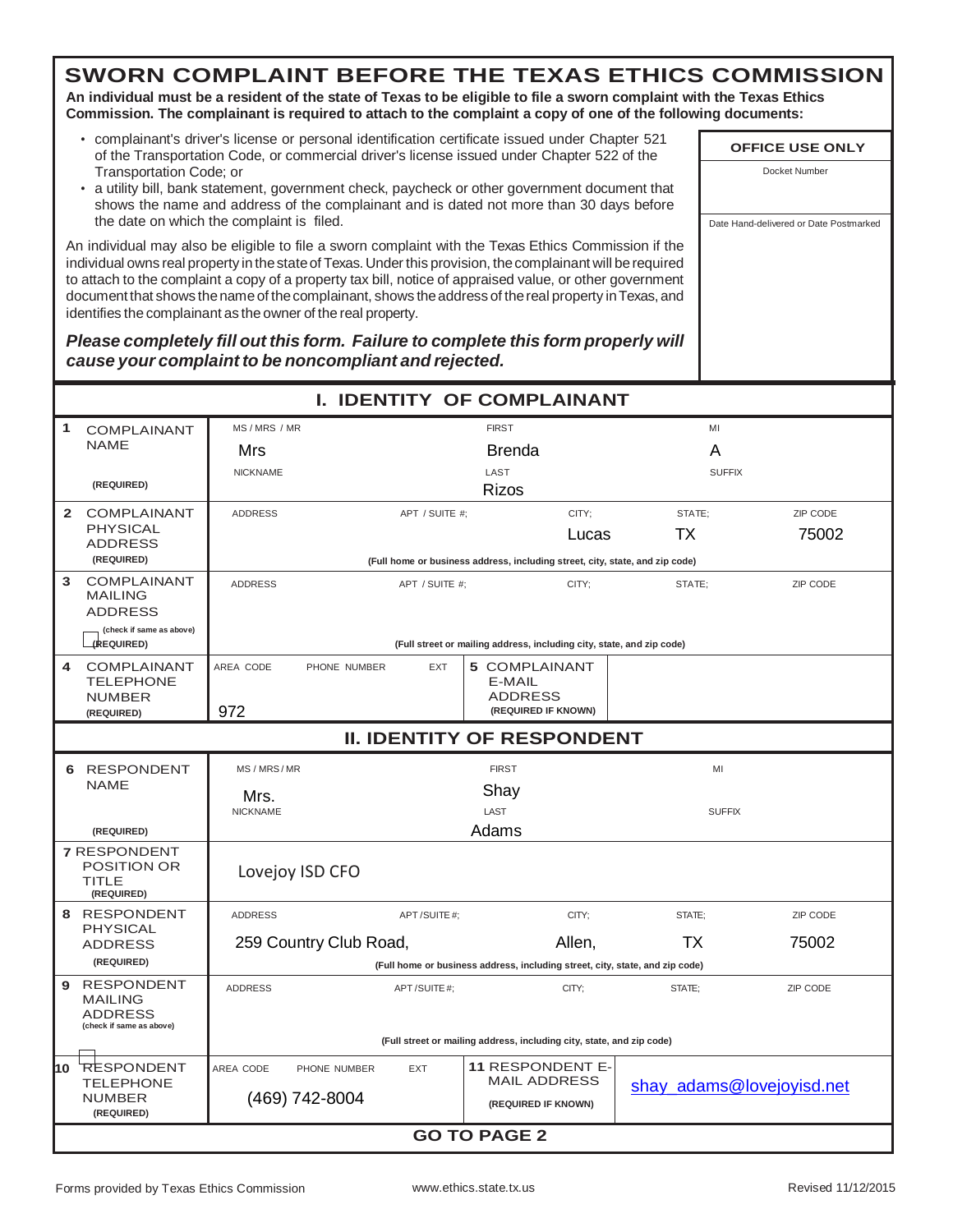## **III. NATURE OFALLEGED VIOLATION Page2**

Include the specific law(s) or rule(s) alleged to have been violated. The Texas Ethics Commission has jurisdiction to enforce only the following laws: (1) Title 15 of the Election Code; (2) Chapters 302, 303, 305, 572, 2004 of the Gov't Code; (3) § 334.025 and §335.055 of the Local Gov't Code; (4) Subchapter C, Chapter 159 of the Local Gov't Code, in connection with a county judicial officer who elects to file a financial statement with the commission; (5) § 2152.064 and § 2155.003 of the Gov't Code; **(6) § 306.005 of the Gov't Code.**

Please completely fill out this form. Failure to complete this form properly will cause your complaint to be nocompliant and *rejected.*

The Lovejoy ISD School Board and Superintendent violated Section 255.003(b-1) when they authorized the direct expenditure of public funds for a \$4325 video containing information they knew was false and also violated Section 255.003 in authorizing the spending of public funds for political advertising. The video in question and other subsequent emails written, using publically funded employee time, strongly advocate for the passage of the May 21<sup>st</sup>, 2016 TRE and include false information and even threats.

In addition to the cost of the video, the Superintendent and School Board authorized the indirect expenditure of public funds by using school employees and school equipment to distribute political advertising (\$4325 video) in violation of section 255.003, Election Code. (Ethics Advisory Opinion 45) Staff time is an expenditure of funds beyond the basic cost of hardware messaging software and bandwidth (Section 20.1(13)(B) .

Political advertising is defined by section 251.001(16) of the Election Code as follows:

"Political advertising" means a communication supporting or opposing a candidate for nomination or election to a public office or office of a political party, a political party, a public officer, or a measure that:

(A) in return for consideration, is published in a newspaper, magazine, or other periodical or is broadcast by radio or television; or

(B) appears:

(i) in a pamphlet, circular, flier, billboard or other sign, bumper sticker, or similar form of written communication; or (ii**) on an Internet website.**

All Email Expresses have historically been placed on the official Lovejoy ISD website. <http://www.lovejoyisd.net/apps/news/category/5224> [http://www.lovejoyisd.net/apps/pages/index.jsp?uREC\\_ID=389792&type=d&pREC\\_ID=951108](http://www.lovejoyisd.net/apps/pages/index.jsp?uREC_ID=389792&type=d&pREC_ID=951108)

Shay Adams, the Lovejoy School Board and the Lovejoy Superintendent once again violated Section 255.003 in using public funds for political advertising, in the form of staff time (Shay Adams, Lovejoy ISD CFO) to make another video which strongly advocated for the passage of the May  $21<sup>st</sup> 11$  cent TRE.

 (*In a 1992 advisory opinion, the TEC concluded that the "spending" of public funds included the use of school district employees' work time as well as the use of existing school district equipment. [Ethics Advisory Opinion No. 45](https://www.ethics.state.tx.us/opinions/045.html) (1992).)*

I am seeking a ruling on whether the use of school district resources,( including student data, taxpayer funded research, community emails collected by the district) to disseminate political advertising is a use "for" political advertising.

Ethics Advisory Opinion 343 and 443 relate to equal access to district resources for all candidates. Opinion 343 addresses equal access to a candidate forum and the inherit support for a candidate should access not be open to all candidates. Opinion 443 addresses putting candidate flyers in a teacher's lounge and all candidates not having access to the teacher's lounge plus staff time used to place flyers.

Just as with candidates, shouldn't both sides of a measure have equal access to publically funded district resources (such as district email addresses, district data on parents and their children and publically funded staff time used for research) when the district has used it for political advertising? The PAC opposing the TRE was not given equal access to the "public forum" created by district emails, nor taxpayer funded research and staff time.

#### **ATTACH ADDITIONAL PAGES AS NEEDED**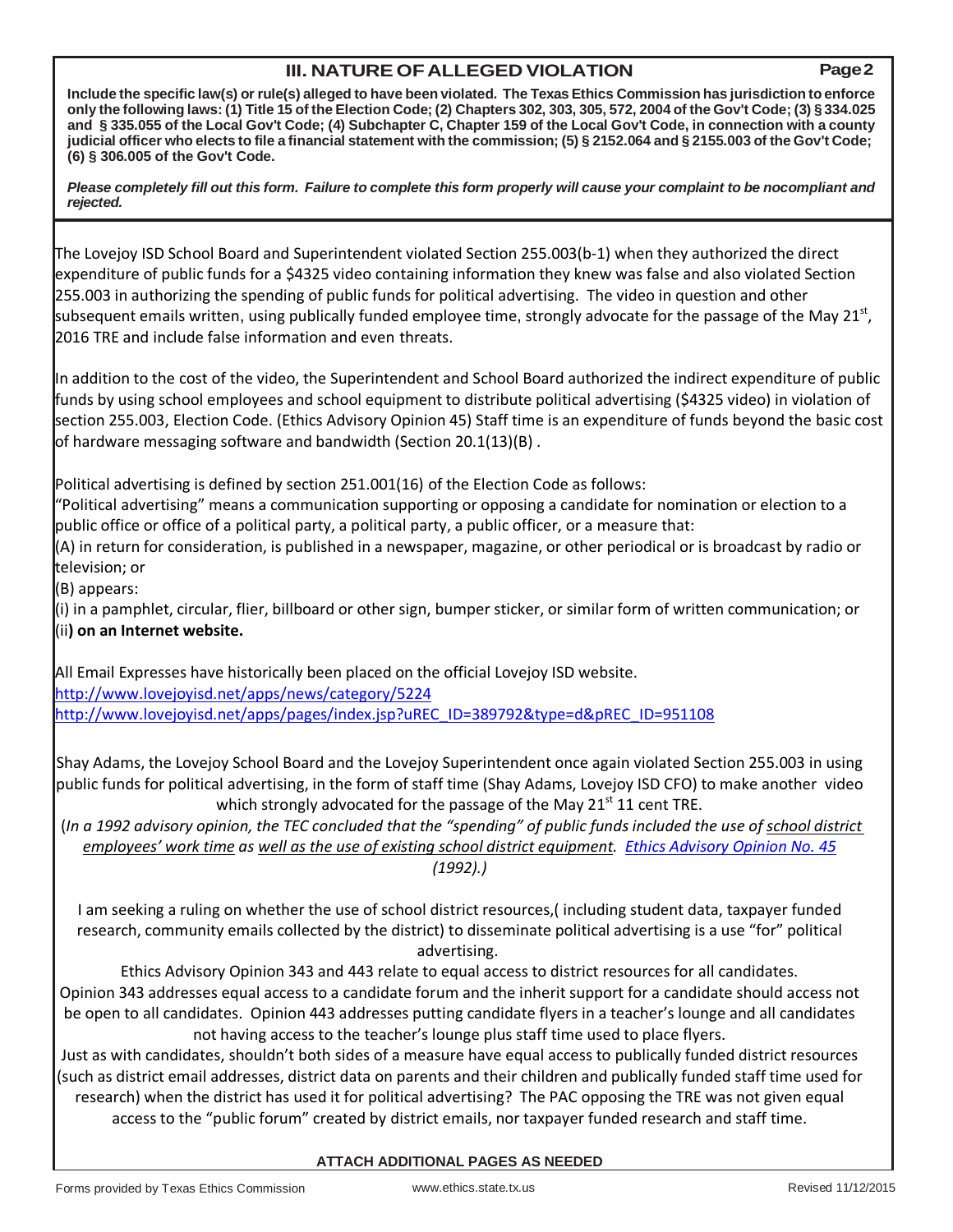## **IV. STATEMENT OF FACTS Page3**

**State the facts constituting the alleged violation(s), including the dates on which or the period of time in which the alleged violation(s) occurred. Identify allegations of fact not personally known to the complainant, but alleged on information and belief. Please use simple, concise, and direct statements.**

*Please completely fill out this form. Failure to complete this form properly will cause your complaint to be noncompliant and rejected.*

| Video using public funds of \$4325 strongly advocates FOR the passage of the TRE based on                                                                                                                                                                                                                                                                                                                                                                                                                                                                                                       |  |  |  |  |  |  |
|-------------------------------------------------------------------------------------------------------------------------------------------------------------------------------------------------------------------------------------------------------------------------------------------------------------------------------------------------------------------------------------------------------------------------------------------------------------------------------------------------------------------------------------------------------------------------------------------------|--|--|--|--|--|--|
| TEC document titled: Advocating Passage or Defeat of a Measure                                                                                                                                                                                                                                                                                                                                                                                                                                                                                                                                  |  |  |  |  |  |  |
| https://www.youtube.com/watch?v=vUiMcHoC0Dk&feature=youtu.be                                                                                                                                                                                                                                                                                                                                                                                                                                                                                                                                    |  |  |  |  |  |  |
| Lovejoy ISD used \$4325 of public funds to create a video which contains some factual information, but when considered<br>in its entirety it advocates for the passage of the TRE in wording that closely matches example advocacy passages<br>published by the Texas Ethics Commission in addition to playing on the sympathy of parents with the false claim that<br>"over the last five years the district has frozen salaries" and with the passage of the TRE would "provide a teacher pay<br>raise that keeps us competitive with surrounding districts."<br>The video goes on advocating |  |  |  |  |  |  |
| " In order to recruit and retain the best and brightest teachers for our students it is imperative that Lovejoy teachers                                                                                                                                                                                                                                                                                                                                                                                                                                                                        |  |  |  |  |  |  |
| earn what teachers in surrounding districts earn". "Almost 50% of the additional funding from the 11 cent tax raise                                                                                                                                                                                                                                                                                                                                                                                                                                                                             |  |  |  |  |  |  |
| will fund a salary increase for our teachers".                                                                                                                                                                                                                                                                                                                                                                                                                                                                                                                                                  |  |  |  |  |  |  |
| "The district now faces major changes to the delivery of Exemplary Educational Experiences for our students unless<br>additional funding becomes available to maintain our strong track record of educational excellence and fiscal<br>responsibility."                                                                                                                                                                                                                                                                                                                                         |  |  |  |  |  |  |
| The TRE passage would "yield the district almost \$2 Million dollars balancing the 2016-2017 budget.                                                                                                                                                                                                                                                                                                                                                                                                                                                                                            |  |  |  |  |  |  |
| This would protect the current level of student programming, experiences and expectations".                                                                                                                                                                                                                                                                                                                                                                                                                                                                                                     |  |  |  |  |  |  |
| "With the May 21 <sup>st</sup> Election, Lovejoy ISD will receive a clear message from the school community which <b>reflects their</b><br>desire and expectations to continue the excellent programs and experiences our students enjoy today"                                                                                                                                                                                                                                                                                                                                                 |  |  |  |  |  |  |
| Some of the above statements very closely match the Texas Ethics Commission's "examples of sentences/phrases that<br>the Texas Ethics Commission has determined advocate passage or defeat of a measure."                                                                                                                                                                                                                                                                                                                                                                                       |  |  |  |  |  |  |
| "Seeks Voter Approval" "We want to sustain the excellence. And we are now asking voters if they too want<br>$\bullet$<br>to sustain the excellence."                                                                                                                                                                                                                                                                                                                                                                                                                                            |  |  |  |  |  |  |
| "After examining our options and each department's budget, we are left with only one way to generate the                                                                                                                                                                                                                                                                                                                                                                                                                                                                                        |  |  |  |  |  |  |
| monies needed to continue programs and services that are essential to our students' success. We must have a                                                                                                                                                                                                                                                                                                                                                                                                                                                                                     |  |  |  |  |  |  |
| change in our tax rates. That means asking voters to go to the polls and vote in a tax rate election. If approved,                                                                                                                                                                                                                                                                                                                                                                                                                                                                              |  |  |  |  |  |  |
| the district's rate would still be considerably lower, than it was just three years ago."                                                                                                                                                                                                                                                                                                                                                                                                                                                                                                       |  |  |  |  |  |  |
| https://www.ethics.state.tx.us/filinginfo/Advocating Passage or Defeat of a Measure.pdf                                                                                                                                                                                                                                                                                                                                                                                                                                                                                                         |  |  |  |  |  |  |
| Remember: No matter how much factual information about the purposes of a bond election is in a communication,                                                                                                                                                                                                                                                                                                                                                                                                                                                                                   |  |  |  |  |  |  |
|                                                                                                                                                                                                                                                                                                                                                                                                                                                                                                                                                                                                 |  |  |  |  |  |  |
| any amount of advocacy is impermissible.                                                                                                                                                                                                                                                                                                                                                                                                                                                                                                                                                        |  |  |  |  |  |  |
| https://www.ethics.state.tx.us/pamphlet/B09pad_sch.html                                                                                                                                                                                                                                                                                                                                                                                                                                                                                                                                         |  |  |  |  |  |  |
|                                                                                                                                                                                                                                                                                                                                                                                                                                                                                                                                                                                                 |  |  |  |  |  |  |
|                                                                                                                                                                                                                                                                                                                                                                                                                                                                                                                                                                                                 |  |  |  |  |  |  |
| <b>ATTACH ADDITIONAL PAGES AS NEEDED</b>                                                                                                                                                                                                                                                                                                                                                                                                                                                                                                                                                        |  |  |  |  |  |  |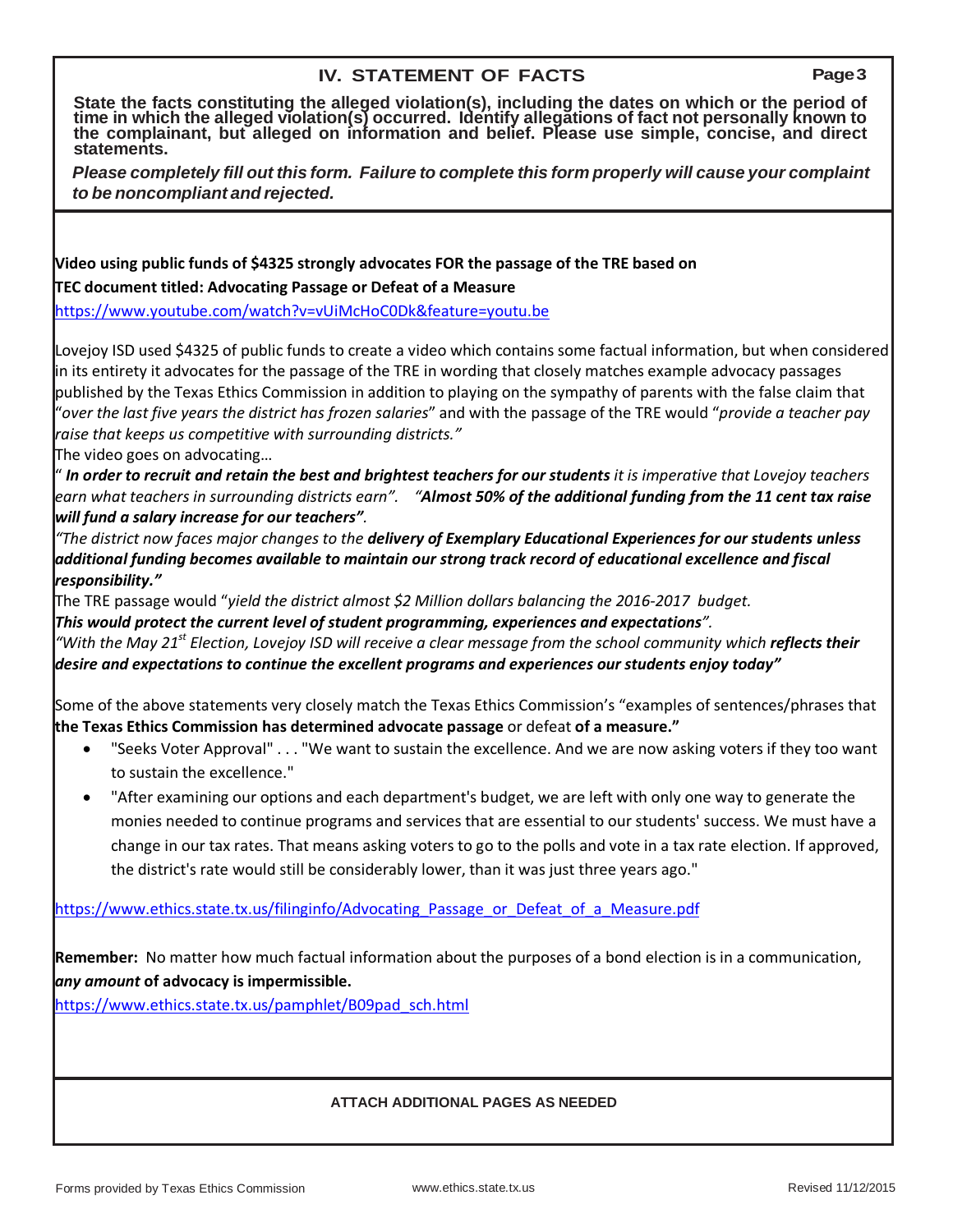Public funds may be used to distribute information unless an officer or employee of the district authorizing such use of public funds knows that the brochure **contains false information**. 255.003(b-1) (ETHICS ADVISORY OPINION NO. 487, 490, 526, 531, 538)

The Lovejoy ISD Superintendent reports to the Lovejoy ISD School Board and he acts with their authorization. It is reasonable to conclude that the School Board which approves the Superintendent salary and the Superintendent himself knew that key information included in the video was false.

A public information request shows that salaries were not frozen at any time during that time period. In an earlier mass email, the superintendent clarifies the meaning of this statement further in saying "**[We have avoided a tax increase during](http://www.lovejoyschools.com/CD/01-13_SalariesFrozenLinkToVideo/03_April6EmailExpressAllSalariesFrozen.pdf)  [this time by: ….freezing all salaries.."](http://www.lovejoyschools.com/CD/01-13_SalariesFrozenLinkToVideo/03_April6EmailExpressAllSalariesFrozen.pdf)** (3) and **["We have frozen teacher pay along with ALL other positions for 4 of the last](http://www.lovejoyschools.com/CD/01-13_SalariesFrozenLinkToVideo/03_April6EmailExpressAllSalariesFrozen.pdf)  [6 years."](http://www.lovejoyschools.com/CD/01-13_SalariesFrozenLinkToVideo/03_April6EmailExpressAllSalariesFrozen.pdf) (3)**

#### **The Superintendent salary was never frozen. Most teachers' salaries were raised every year.**

Ted Moore Salary ( TE[A https://rptsvr1.tea.texas.gov/adhocrpt/adpea.html](https://rptsvr1.tea.texas.gov/adhocrpt/adpea.html) ) 2011-2012 \$205,000 2012-2013 \$220,423 2013-2014 \$231,544 2014-2015 \$256,826 2015-2016 \$265,688

The Lovejoy ISD Trustees are contractually required to notify the Superintendent of any complaints.

Scott Christianson, Lovejoy ISD Trustee, and an attorney was notified that the video produced with public funds and sent using the district email system included false information about salaries being frozen. I informed him that the video was a violation of Statute 255.003, and as an attorney, he should have been able to locate and understand it. He is contractually required to notify the Superintendent.

<https://1.cdn.edl.io/XoffdIRZlbG1fvfyGJw2kIkXQicZEYNUbN7WhADZYtycMcfw.pdf> Section 2.6 Criticisms, Complaints, Suggestions (Contract Pg 2) (Document Pg 9)

The Lovejoy School Board authorized the creation and continued distribution of political advertisement in the form of the \$4325 video distributed in Email Express emails from the superintendent which were also placed on the district website.

The Superintendent used his publically funded time to write and distribute other emails which advocate for the passage of the TRE and included a link to the \$4325 video.

When he used the publically funded research into parent voter turnout he discovered that his target market, the parents, were not turning out as he directed. In the May  $12^{th}$  and May  $18^{th}$  emails he strongly advocates for the passage for the TRE by threatening parents with cuts never before mentioned.

#### **ADVOCATING BY BASELESS THREATS**

In his communication May  $12^{th}$  and  $18^{th}$  the threats to cut program, sports, busing etc., clearly is meant to advocate for the passage of the TRE and while these cuts are completely arbitrary, prior statements show that they are false.

IN May 18<sup>th</sup> Email Express, the Superintendent shows us the math that proves the threatened cuts are false information. *"If the TRE is approved by our voters, the M&O tax rate will increase from \$1.06 to \$1.17. This tax rate will bring almost \$2 million of additional money to our school district.*

*Pass along a 3% raise to our teachers to ensure the Lovejoy teacher pay scale is competitive with surrounding districts (\$885,000) Add additional positions to support enrollment growth including: (\$580,000) Return 5% (\$315,000) to all operating budgets"*

This adds up to \$1.78 Million of the  $\sim$  \$2Million generated by passage of the TRE.

If the TRE does not pass, that would mean that teachers would NOT get a 3% raise, additional positions would NOT be added and \$315,000 would NOT be returned to all operating budgets.

Continued cutting would NOT be necessary as threatened by the Superintendent.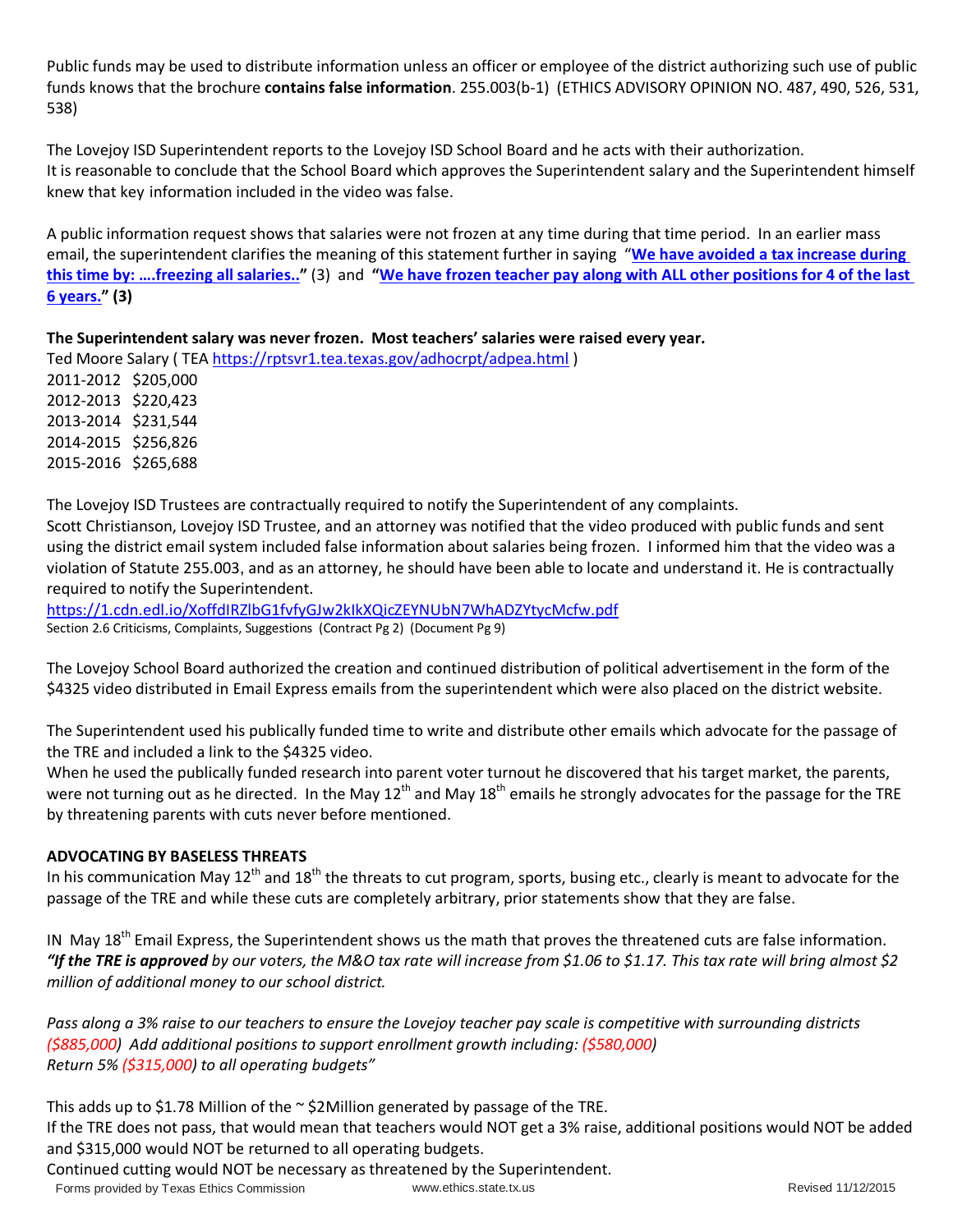Before the May 21st TRE Election was called, in a March 22, 2016 Presentation to a group of parents (before the TRE election was called) the cuts presented do not match the early-voting-time- frame cuts Lovejoy ISD Superintendent claimed would happen if the TRE did not pass. The disparity highlights the untruthfulness of the claimed punitive cuts used to threaten parents into voting for the TRE.

There is no evidence or justification for the threats of the stated draconian cuts.

Nothing advocates FOR a measure more than threats to children.

| <b>TOGHING GOVOCALCS</b> TON & MICQUATE MOTE GRANT GITCALS TO CHING CHI |                                                                                                                            |
|-------------------------------------------------------------------------|----------------------------------------------------------------------------------------------------------------------------|
| LISD Cuts needed without TRE passage BEFORE calling                     | LISD Cuts needed without TRE passage during early voting,                                                                  |
| Election:                                                               | after only "6% of the LISD parent community has voted"                                                                     |
| Page 21 March 22, 2016 Presentation                                     | May 12, 2016 Email Express                                                                                                 |
| 8 Period Day - Lovejoy High School                                      | Eliminate all middle school athletics except volleyball,                                                                   |
| 8 Period Day - Willow Springs Middle School<br>۰                        | basketball, football, and X-country/track                                                                                  |
| <b>Assistant Principals at Elementary Schools</b><br>$\bullet$          |                                                                                                                            |
| <b>Counselors at Elementary Schools</b><br>٠                            | Eliminate the number of sub-varsity athletic teams at Lovejoy<br>High School                                               |
| <b>Campus Receptionists</b><br>۰                                        |                                                                                                                            |
| <b>Center for Academic Training</b><br>٠                                | Eliminate the number and scope of fine arts productions at                                                                 |
| <b>Conference Period Structure</b><br>۰                                 | Willow Springs Middle School                                                                                               |
| <b>Curriculum Content Coordinators</b><br>٠                             |                                                                                                                            |
| <b>Digital Literacy Coaches</b><br>٠                                    | Limit the travel distance and overnight stays for students                                                                 |
| Double Blocking English & Math<br>$\bullet$                             | competing in athletic and academic competitions                                                                            |
| ۰                                                                       |                                                                                                                            |
| <b>Gifted &amp; Talented Pullout Program</b>                            | Charge students a "pay to play" fee for extra and co-<br>curricular activities (Athletics and Fine Arts)                   |
| Library Media Personnel Design<br>٠                                     |                                                                                                                            |
| <b>Nursing Structure</b><br>٠                                           | Eliminate or reduce bus service for students to and from                                                                   |
| <b>Special Education Services</b>                                       | school (Big Ticket item)                                                                                                   |
| <b>Transportation</b>                                                   |                                                                                                                            |
|                                                                         | Eliminate elementary assistant principal position                                                                          |
|                                                                         |                                                                                                                            |
|                                                                         | Raise class size averages in grades 5-12 from 25:1 to 30:1                                                                 |
|                                                                         |                                                                                                                            |
|                                                                         | Institute a Reduction in Force (RIF) as part of raising the class                                                          |
|                                                                         | size averages to reduce the number of teachers                                                                             |
|                                                                         | Institute the process to transfer new students from their                                                                  |
|                                                                         | home elementary school to available seats at other schools                                                                 |
|                                                                         | prior to adding any new teaching positions                                                                                 |
|                                                                         |                                                                                                                            |
|                                                                         | Charge the cafeteria budget for the utilities/custodial                                                                    |
|                                                                         | services used, which would trigger an increase in school<br>lunch prices                                                   |
|                                                                         |                                                                                                                            |
|                                                                         | Eliminate the STEM offerings at the Sloan Creek Intermediate                                                               |
|                                                                         | School                                                                                                                     |
|                                                                         |                                                                                                                            |
|                                                                         | Reduce the number of STEM offerings at Willow Springs                                                                      |
|                                                                         | Middle School                                                                                                              |
|                                                                         |                                                                                                                            |
|                                                                         | Institute a shared model at the 3 elementary campuses for<br>specials to include: music, art, and PE (example: 2 positions |
|                                                                         | shared between 3 campuses)                                                                                                 |
|                                                                         |                                                                                                                            |
|                                                                         | Institute a shared model for counselors and nurses at the 3                                                                |
|                                                                         | elementary campuses (example: 2 positions shared between                                                                   |
|                                                                         | 3 campuses)                                                                                                                |
|                                                                         |                                                                                                                            |
|                                                                         | Eliminate the receptionist position at the elementary,<br>intermediate, and middle school campuses                         |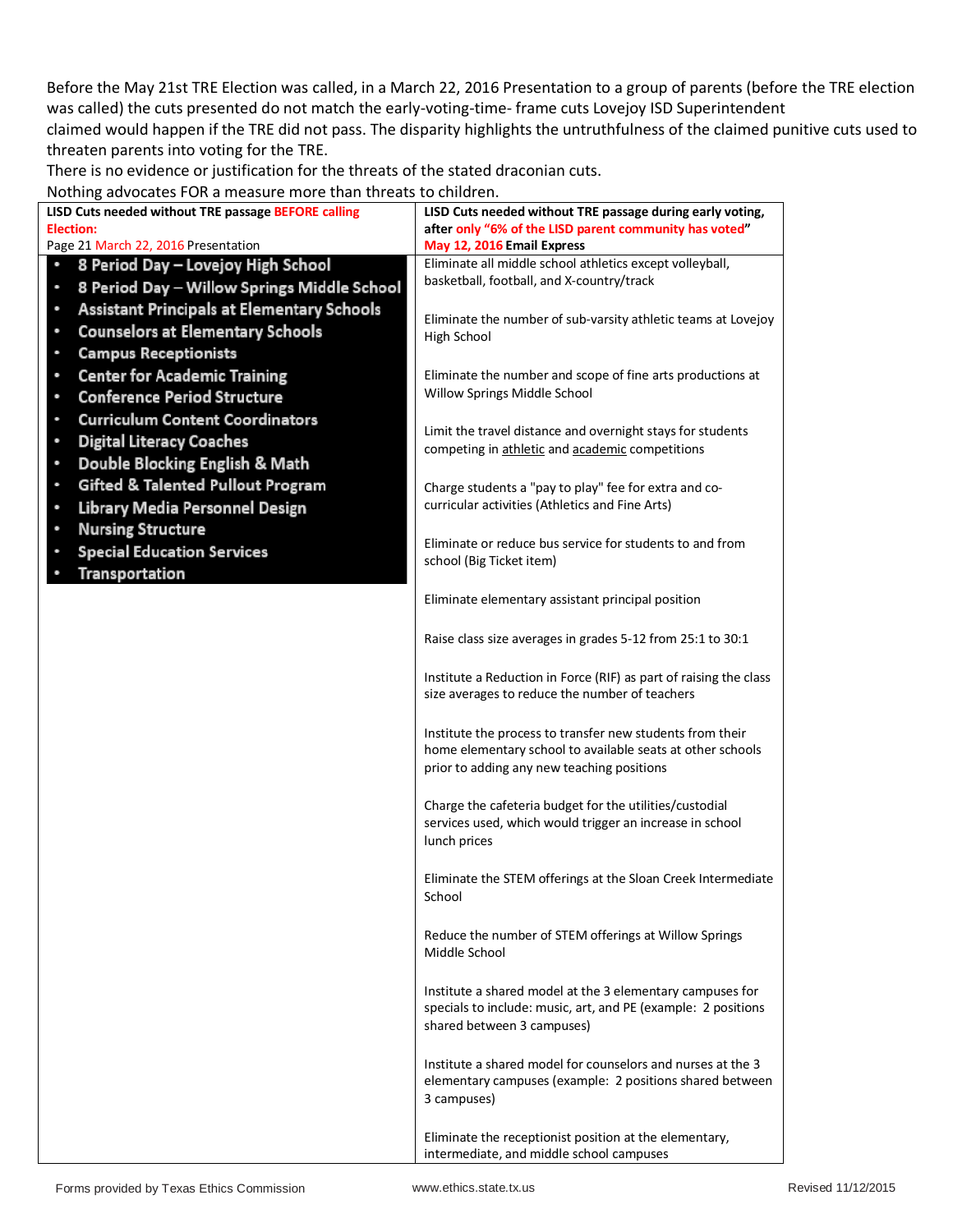## **Lovejoy ISD CFO Video**

Shay Adams, Lovejoy ISD CFO, made a Video using public funds (her salary) to advocate for the passage of the TRE. This video was distributed by the Superintendent whose salary is also publically funded in a mass email May 11<sup>th</sup> Email Express which was posted to the district website.

Shay: "*Why is there a need for additional funding? The quick and simple answer is that we want to continue to provide the same level of quality programing and staff ratios that have proven so successful for the education of our students. In order to accomplish this, we seek to pass on a 3% increase in pay for our teachers and staff. The cost for that increase is about \$885,000. 74% of that amount is for our instructional staff.*

*To accommodate the growing enrollment we also need to add about 12 new positions to the budget. These are primarily classroom teachers, but also include custodians to clean the facilities and bus drivers for additional routes. With the need for almost \$2Million in additional expenditures comes the need for additional revenue.* 

*…..*

*The 11 cent TRE will fund additional expenditures."* <https://www.youtube.com/watch?v=lKRjofa3NkQ&feature=youtu.be>

*"After examining our options and each department's budget, we are left with only one way to generate the monies needed to continue programs and services that are essential to our students' success. We must have a change in our tax rates.* 

*That means asking voters to go to the polls and vote in a tax rate election. If approved, the district's rate would still be considerably lower, than it was just three years ago."*

TEC example of **Advocating Passage or Defeat of a Measure**

# **HOW IS ACCESS TO A TEACHER'S LOUNGE DIFFERENT THAN ACCESS TO DISTRICT DATA & STAFF?**

In the 11 cent TRE election only Lovejoy ISD superintendent could direct the Asst. Superintendent and other staff in voter research. Dennis Womack used publically funded time to complete parent turnout voter research which was then used by the Superintendent to sway the population most likely to vote FOR the TRE. *"To date, 6% of the LISD parent community has voted" May 11th Email Express*

The PAC opposed to the TRE did not have equal access to that staff time for research or the data the school is in possession of. For example, the opposition PAC could not direct Dennis Womack to complete voter research on voters who did not have children in the district- the AGAINST PAC's target voter base.

In Ethics Advisory 443 since all candidates did not have access to the teacher lounge for candidate handouts, the TEC states that prevention of favoritism of one political view or another was at least one purpose of 255.003.

*The requestor argues, however, that the restriction in section 255.003 should not apply in a case in which any candidate has the same opportunity to make use of school district resources for the dissemination of political advertising[.](https://www.ethics.state.tx.us/opinions/443.html#_ftn1)<sup>1</sup> That interpretation assumes that the only purpose of section 255.003 is to prevent a political subdivision from favoring one candidate or one political point of view over another. It is likely that prevention of such favoritism was at least one purpose of section 255.003.*

Ethics Advisory 343 states:

*Excluding candidates from a candidate forum makes the forum itself a communication in support of those included because the exclusion of certain candidates lends the sponsor's tacit support to those included as the candidates worthy of consideration by the audience.*

Administrators doing voter research might not be under the scope of 255.003, but it seems to cross the line when that expenditure of funds for that research, beyond the basic cost of hardware messaging software and bandwidth is used by the Superintendent to sway the population most likely to vote FOR the TRE. By notifying the parents that their turnout was abysmal, he is advocating FOR the population most likely to pass the TRE to get out and vote.

In addition the opposing PAC and general public did not have shared access to that research or the staff time or parent/child data or district emails.

In filing a public information request for parent emails, the district denied that request. A public information request for the reports produced by Dennis Womack and other staff, would not have been made available for 10 business days, long after the election. Therefor the district has access to information and staff time that is not available to the public which was used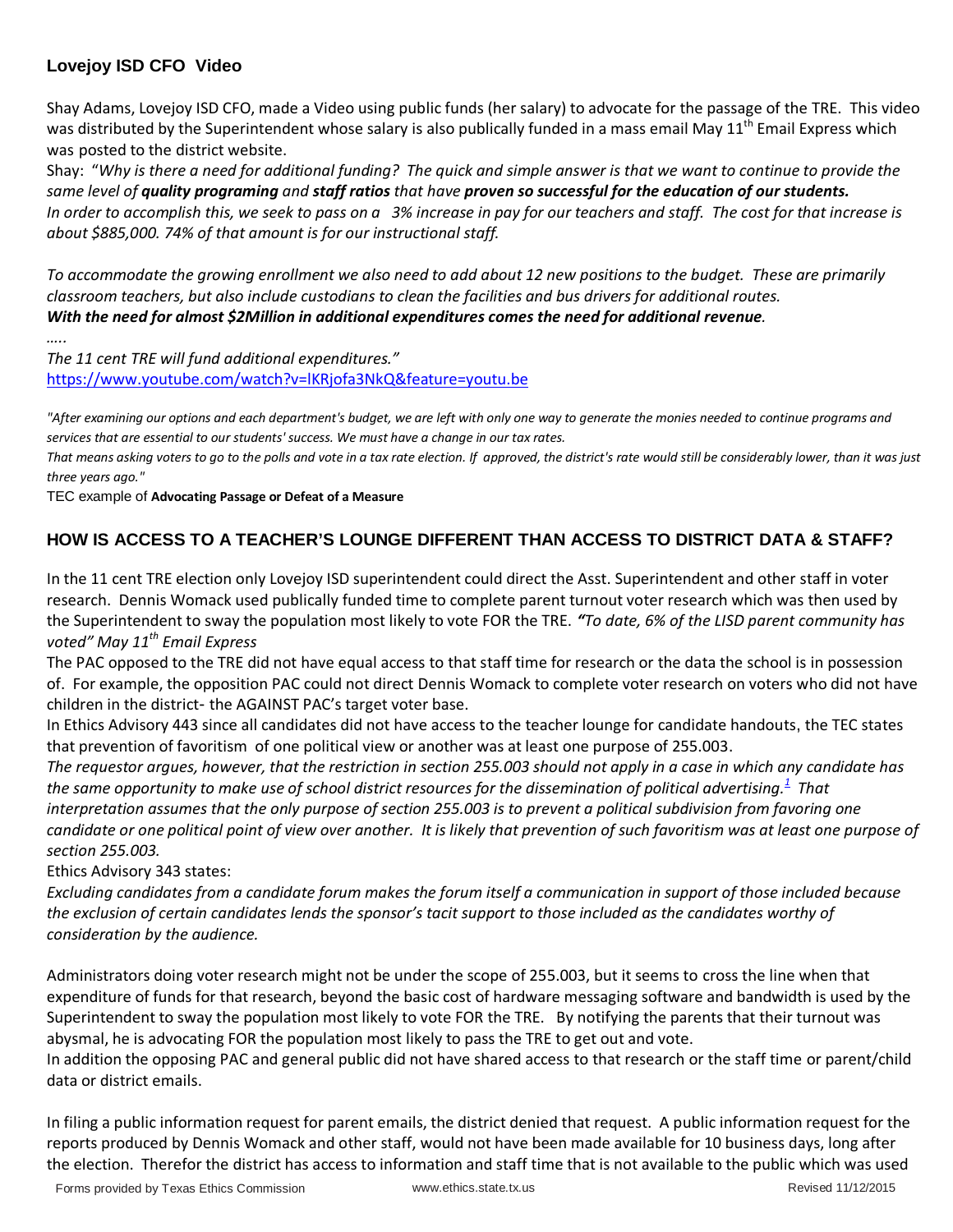to advocate for the passage of the TRE by directing the population most likely to vote for the TRE to get out and vote. The PAC opposing the TRE did not have the same access to voter analysis, Lovejoy email systems, or email addresses. Nor could the opposing TRE PAC direct Dennis Womack, Lovejoy ISD Asst. Superintendent, to provide a report of all voters who did not have children in the district and their addresses and whether or not they had voted. This is the population that the opposing PAC needed to get out to vote.

*In a 1992 advisory opinion, the TEC concluded that the "spending" of public funds included the use of school district employees' work time as well as the use of existing school district equipment. [Ethics Advisory Opinion No. 45](https://www.ethics.state.tx.us/opinions/045.html) (1992).*

#### *The "issue here is whether school resources may be used for political advertising if all candidates have the same opportunity to make use of school resources for political advertising." (ETHICS ADVISORY OPINION NO. 343)*

*"The use of school district resources to disseminate political advertising is a use "for" political advertising. The requestor argues, however, that the restriction in section 255.003 should not apply in a case in which any candidate has the same opportunity to make use of school district resources for the dissemination of political advertising[.](https://www.ethics.state.tx.us/opinions/443.html#_ftn1)<sup>1</sup> That interpretation assumes that the only purpose of section 255.003 is to prevent a political subdivision from favoring one candidate or one political point of view over another. It is likely that prevention of such favoritism was at least one purpose of section 255.003. The broad language of section 255.003, however, applies to any use of a political subdivision's resources for political advertising, and there is no language to suggest that a political subdivision may use public resources for political advertising if the political subdivision itself does not show a preference for political advertising from a particular source."* (**ETHICS ADVISORY OPINION NO. 443)**

As in opinion 343 and 443, the general public and those opposed to the TRE did not have the same opportunity to make use of school resources, school staff, school emails and school research to advocate AGAINST the TRE.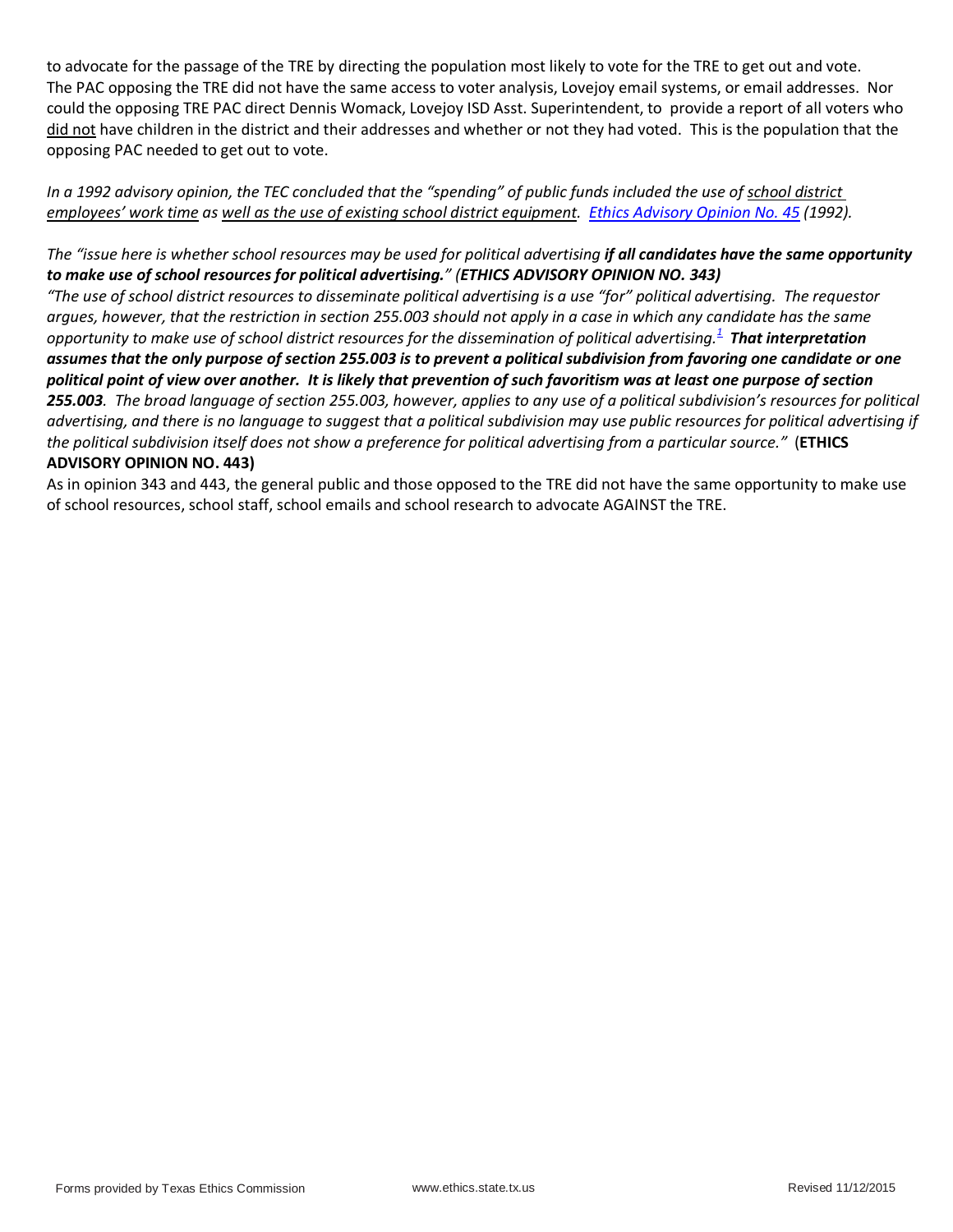### **V.LISTING OF DOCUMENTSAND OTHER MATERIALS Page4**

**List all documents and other materials filed with this complaint. Additionally, list all other documents and other materials that are relevant to this complaint and that are within your knowledge, including their location, if known.**

*Please completely fill out this form. Failure to complete this form properly will cause your complaint to be noncompliant and rejected.*

CD containing digital files: video, public information request, district emails

Documents:

#### **#1 Tax Ratification Election 2016 Frequently Asked Questions**

..."the district has managed the last 6 years without seeking a tax increase by freezing salaries, cutting positions"

"Has the superintendent received a pay increase every year. No"

The superintendent has received raises every year.

#2 - **Paper copy of video screen print claiming that "Over the last five years the district as frozen salaries and reduced staff"** Actual video can be watched from CD.

#3 **Email Express April 6, 2016** from LISD Superintendent stating

"We have avoided a tax increase during this time by:.....reducing staff, freezing ALL salaries...."

"We have frozen teacher pay along with all other positions for 4 of the last 6 years. "

The stated purpose of the 11 cent tax increase election "if approved by our voters, will be used to fund a teacher pay raise and other operational costs for the 2016-2017 school year."

"I will recommend that we pass along a raise to our teachers that will use up almost 50% of the additional money from the increased taxes.

#4 **Email Express April 20, 2016** from LISD Superintendent included link to video which publishes a statement which he knows is false,

"Over the last five years the district as frozen salaries and reduced staff"

#5 **Email Express April 27, 2016 from** LISD Superintendent included link to video which publishes a statement which he knows is false,

"Over the last five years the district as frozen salaries and reduced staff"

#6 **Email Express May 4, 2016** from LISD Superintendent included link to video which publishes a statement which he knows is false,

"Over the last five years the district as frozen salaries and reduced staff"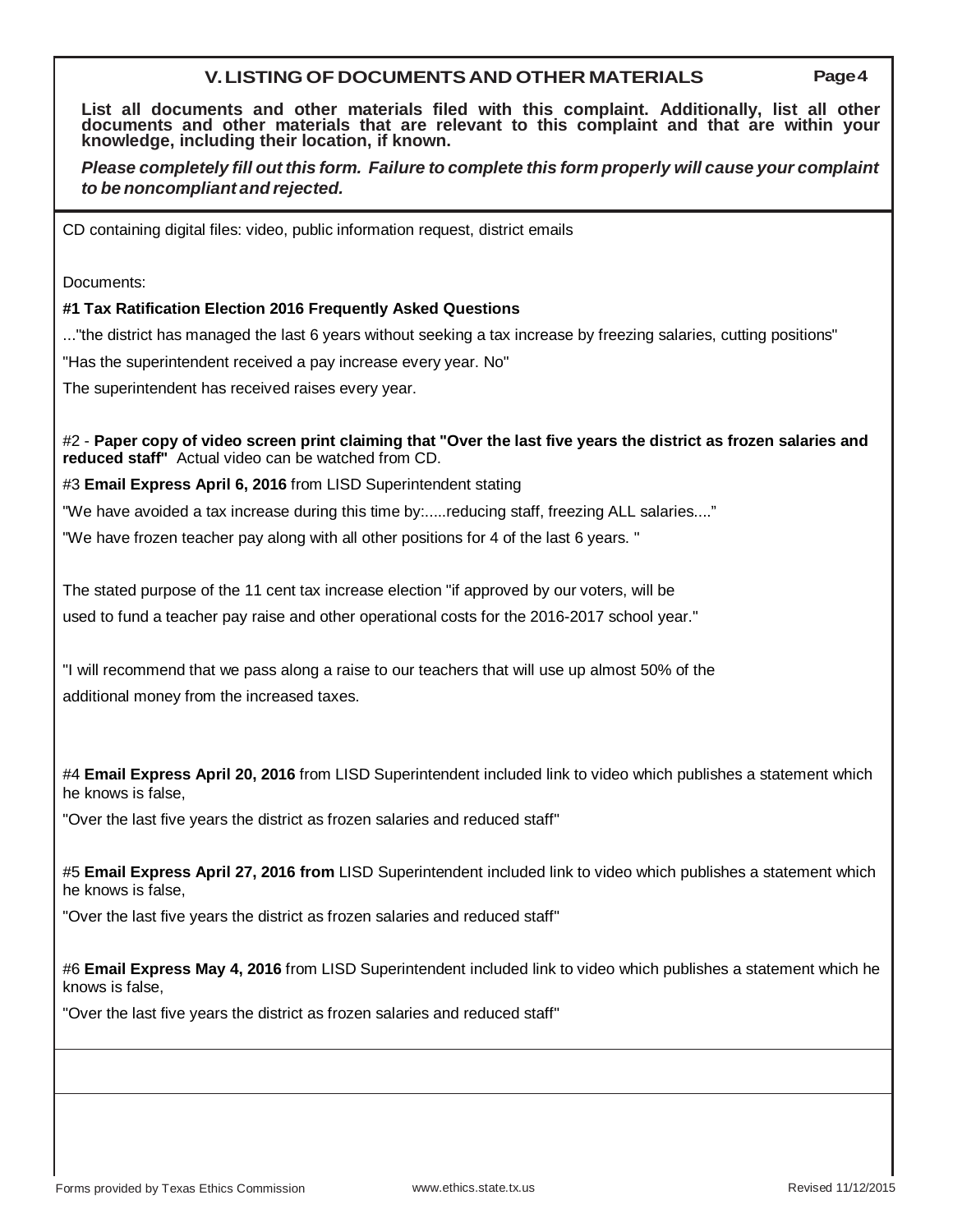**#7** Email Express May 11, 2016 from LISD Superintendent refers to taxpayer-funded election research and included link to video which publishes a statement which he knows is false, *"Over the last five years the district as frozen salaries and reduced staff".*

The Lovejoy superintendent has not notified the general community of taxpayers, only those in the community with children attending Lovejoy schools. He makes it clear in this email that it is the 'parent community" he is targeting with his "Get Out The Vote" campaign utilizing taxpayer dollars and taxpayerfunded equipment and highly paid staff to do voter turnout research.

*"We have now passed the half-way mark in early voting in the Tax Ratification Election (TRE). To date, 6% of the LISD parent community has voted. The Board of Trustees called this election to give our community the choice to either cut existing programs, or to increase the tax rate. Both are hard choices, and we are hopeful that we will receive a clear direction from the community on this issue."*

## **# 8 Puster Elementary Email - Kevin Parker**

Used school email to distribute video with false information, "Over the last five years the district as frozen salaries and reduced staff".

## **#9 Willow Springs Middle School Email - Kent Messer May 12, 2016**

Used school email to distribute video with false information, "Over the last five years the district as frozen salaries and reduced staff".

## **#10 Sloan Creek Middle School Email - Mr. Winkler May 13 & 19, 2016**

Used school email to distribute video with false information, "Over the last five years the district as frozen salaries and reduced staff".

## **#11 Lovejoy Elementary Email - Wendy Craft May 19, 2016**

Used school email to distribute video with false information, "Over the last five years the district as frozen salaries and reduced staff".

## **#12 Hart Elementary Email - Kathy Foster May 20, 2016**

Used school email to distribute video with false information, "Over the last five years the district as frozen salaries and reduced staff".

**#13 Teacher Salary Analysis from 2011-2016 which shows most teachers in the district during this time period received salary increases every year. Salaries were never frozen for teachers or administration as claimed repeatedly in district Emails.**

## **# 14 All Salaries 2011-2016 – Response to a Public Information Request**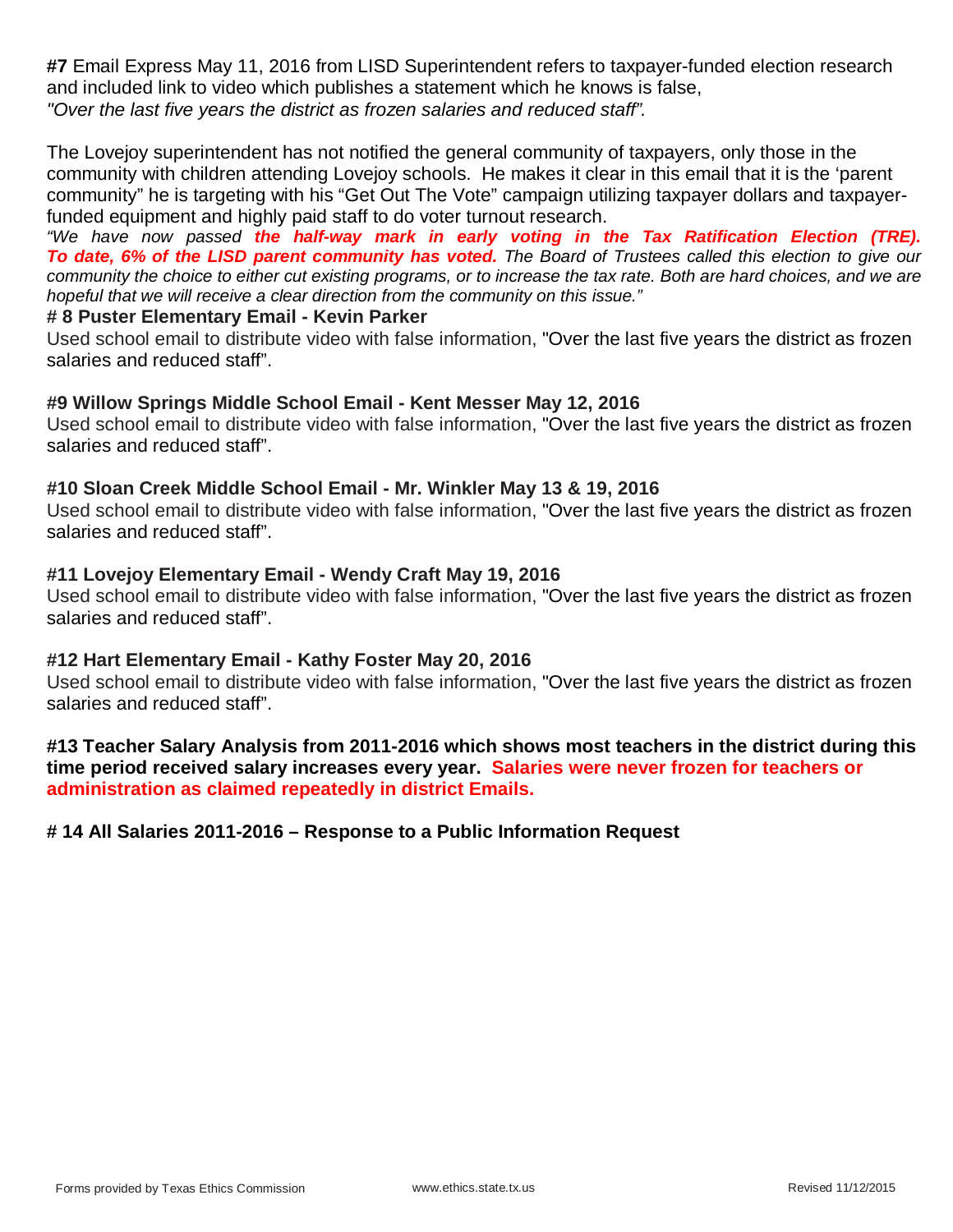**#15** Parent voter turnout analysis completed by Lovejoy ISD Administrator, Dennis Womack (\$152,471 salary) or other taxpayer-funded staff using taxpayer funded equipment. (Right click on open document; choose document properties)

| <b>Document Properties</b>                              |                                     |                                        |  |                    |  |    |                     | × |
|---------------------------------------------------------|-------------------------------------|----------------------------------------|--|--------------------|--|----|---------------------|---|
|                                                         |                                     |                                        |  |                    |  |    |                     |   |
| Description Security Fonts Initial View Custom Advanced |                                     |                                        |  |                    |  |    |                     |   |
| Description                                             |                                     |                                        |  |                    |  |    |                     |   |
|                                                         |                                     | File: HESNotVotedAnalysis5.18.2016.pdf |  |                    |  |    |                     |   |
| <b>Title:</b>                                           |                                     |                                        |  |                    |  |    |                     |   |
| Author:                                                 | Dennis Womack                       |                                        |  |                    |  |    |                     |   |
|                                                         |                                     |                                        |  |                    |  |    |                     |   |
| Subject:                                                |                                     |                                        |  |                    |  |    |                     |   |
| Keywords:                                               |                                     |                                        |  |                    |  |    |                     |   |
|                                                         |                                     |                                        |  |                    |  |    |                     |   |
|                                                         |                                     |                                        |  |                    |  |    |                     |   |
|                                                         | Created: 9/20/2016 11:45:13 AM      |                                        |  |                    |  |    |                     |   |
|                                                         | Modified: 9/20/2016 11:46:04 AM     |                                        |  |                    |  |    | Additional Metadata |   |
|                                                         | Application: Microsoft® Excel® 2016 |                                        |  |                    |  |    |                     |   |
|                                                         |                                     |                                        |  |                    |  |    |                     |   |
| Advanced                                                |                                     |                                        |  |                    |  |    |                     |   |
|                                                         |                                     | PDF Producer: Microsoft® Excel® 2016   |  |                    |  |    |                     |   |
|                                                         | PDF Version: 1.6 (Acrobat 7.x)      |                                        |  |                    |  |    |                     |   |
| Location:                                               |                                     |                                        |  |                    |  |    |                     |   |
|                                                         |                                     | File Size: 344.92 KB (353,200 Bytes)   |  |                    |  |    |                     |   |
|                                                         | Page Size: 8.50 x 11.00 in          |                                        |  | Number of Pages: 3 |  |    |                     |   |
|                                                         | Tagged PDF: Yes                     |                                        |  | Fast Web View: No  |  |    |                     |   |
|                                                         |                                     |                                        |  |                    |  |    |                     |   |
|                                                         |                                     |                                        |  |                    |  |    |                     |   |
|                                                         |                                     |                                        |  |                    |  |    |                     |   |
| Help                                                    |                                     |                                        |  |                    |  | OK | Cancel              |   |

# **#16 Emails Threating Parents**

Email Express May 12 Includes a link to the video which publishes a statement which he knows is false, ""Over the last five years the district as frozen salaries and reduced staff".

The email also includes a long list of extensive cuts meant to motivate parents to vote FOR the tax increase. The cuts mentioned deviated from all communication with the board and community prior to calling for the election – just a few of which include eliminating sports programs; sub varsity athletic teams; charging students to pay to play, bus service.

# **#17 Second Threatening Email three days before Election Day**

Email Express May 18 includes a carrot and a stick. **The Carrot:** If the TRE passes: Raise for the teachers Additional teachers More dollars for operating budgets **The Stick:** (The message to parents is clear…VOTE or ELSE your children will be punished!) If the TRE fails because "*As of today ~ 20% of Lovejoy parents have taken the opportunity to vote in the Tax Ratification Election.* The list of potential cuts is as follows:

# *Extracurricular*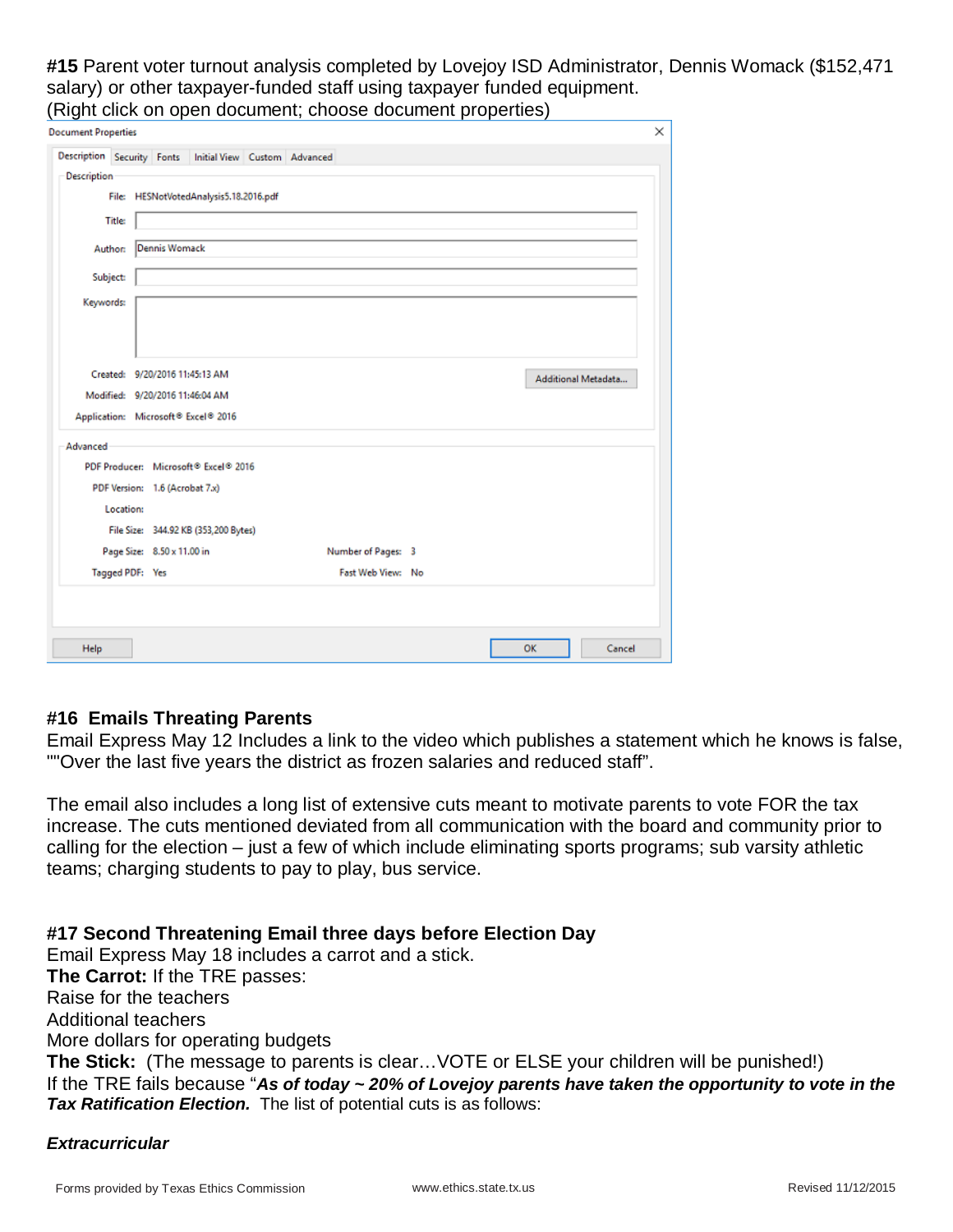- *Eliminate all middle school athletics except volleyball, basketball, football, and X-country/track*
- *Eliminate the number of sub varsity athletic teams at Lovejoy High School*
- *Eliminate the number and scope of Fine Arts productions at Willow Springs Middle School*
- *Limit the travel distance and overnight stays for students competing in athletic and academic competitions*
- *Charge students a "pay to play" fee for extra and co-curricular activities (Athletics and Fine Arts)*

#### *District-Wide Services*

- *Eliminate or reduce bus service for students to and from school (\$500,000 potential savings)*
- *Charge the cafeteria budget for the utilities/custodial they use, which would trigger an increase in school lunch prices*

#### *Elementary School*

- *Eliminate elementary assistant principal position*
- *Institute a shared model at the 3 elementary campuses for specials to include: music, art, and PE (example: 2 positions shared between 3 campuses)*
- *Institute a shared model for counselors and nurses at the 3 elementary campuses (example: 2 positions shared between 3 campuses)*
- *Eliminate the receptionist position at the elementary, intermediate, and middle school campuses*
- *Transfer new students from their home elementary school to available seats at other Lovejoy schools to avoid adding new teacher positions*

#### *Intermediate, Middle and High School*

- *Raise class size averages in grades 5-12 from 25:1 to 30:1*
- *Institute a Reduction in Force (RIF) as part of raising the class size averages to reduce the number of teachers*
- *Eliminate the STEM offerings at Sloan Creek Intermediate School*
- *Reduce the number of STEM offerings at Willow Springs Middle School*

**#18** Special Election Costs to taxpayers which included Rolling Polls and this year's uniform election costs.

**#19** Public information request and the documents responsive to that request that show that the State of Texas has reduced funding to Lovejoy ISD by \$2Million every year.

The documents fail to show that.

Several emails from the Lovejoy superintendent making the claim that the state has taken away \$2 Million from the district every year.

## **#20** Budget Workshop February 17, 2016 Slide 22 **–** "**Historically, new legislation has rewarded districts that tax the maximum amount available by law with higher new funding**."

**#21** Presentation to parents March 22nd detailing proposed cuts which do not match the cuts threatened in communications during early voting.

**#22** Request to the Lovejoy School Board President, Ann Casey to notify the public of the election.

**#23** Scott Christiansen post on NEXTDOOR stating he was aware that Lovejoy could have used the Lucas Newsletter to notify the general public of the TRE election.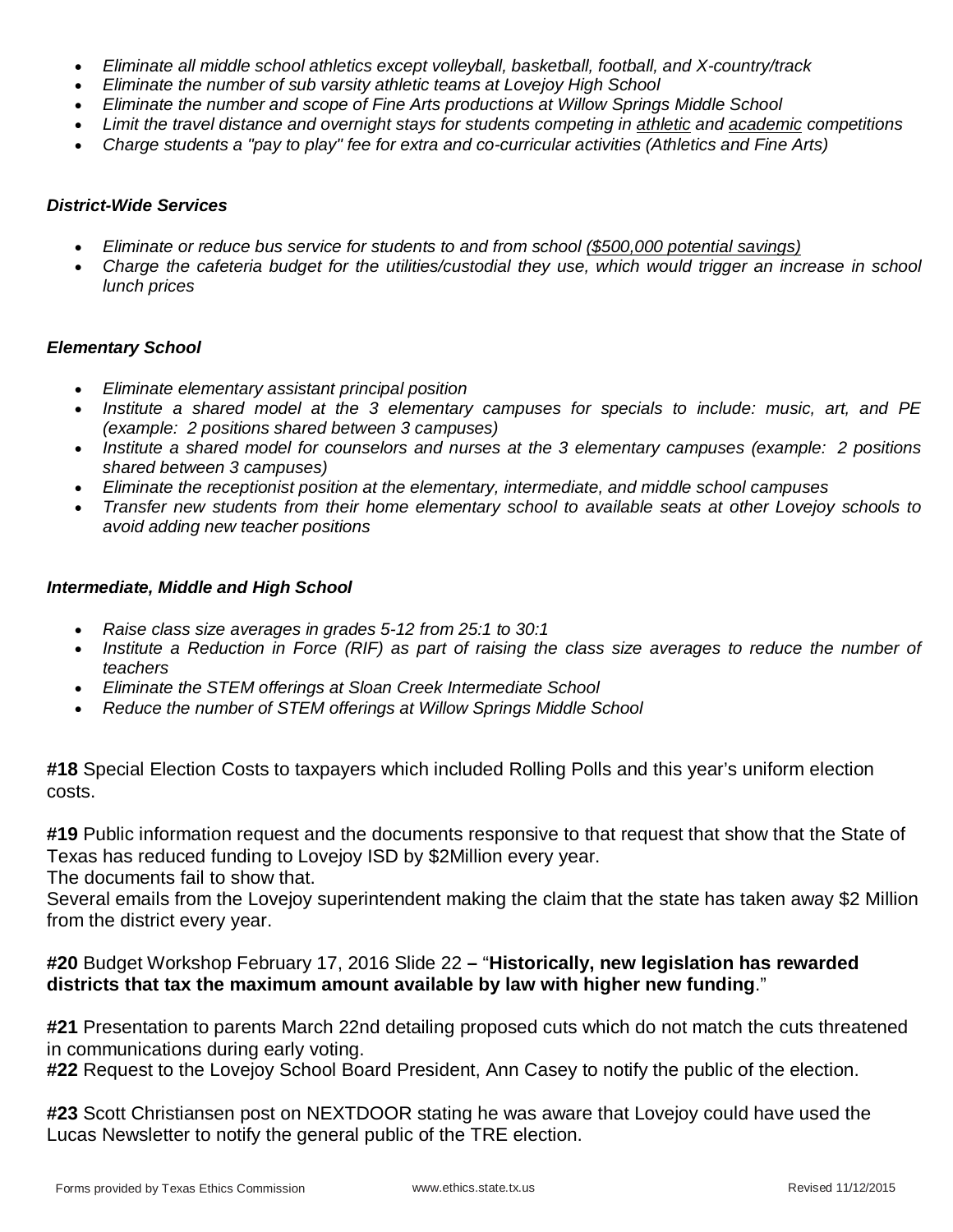**#24** Comments from citizens concerned about the passage of the TRE and cuts to programs showing how effect the district narrative was, even though it was mostly false.

#25 Invoice for the Video stating **"over the last five years the district has frozen salaries".**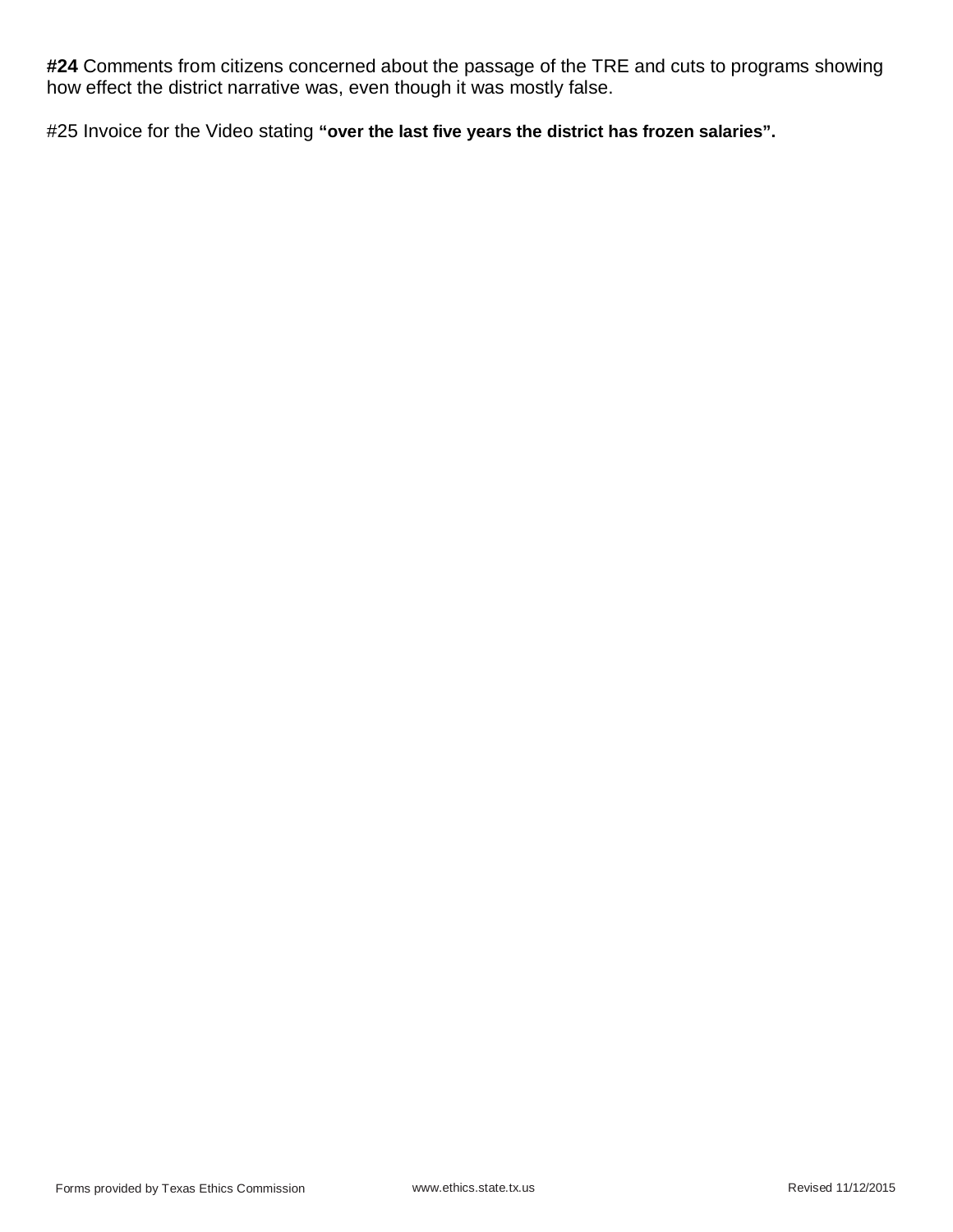# **VI.AFFIDAVIT Page5**

#### **BASED ON PERSONAL KNOWLEDGE**

**(Execute this affidavit if the acts alleged are within your direct personal knowledge.)**

|                                                | Brenda Rizos<br>Ι,                                                                                                                                                                                                                               | , complainant,                             |
|------------------------------------------------|--------------------------------------------------------------------------------------------------------------------------------------------------------------------------------------------------------------------------------------------------|--------------------------------------------|
|                                                | swear that I am a resident of the state of Texas. I swear that I have knowledge of the<br>facts alleged in this complaint and that the information contained in this complaint is<br>true and correct.                                           |                                            |
| AFFIX NOTARY STAMP / SEAL ABOVE                |                                                                                                                                                                                                                                                  | Signature of Complainant                   |
| Sworn to and subscribed before me, by the said |                                                                                                                                                                                                                                                  | day of                                     |
|                                                | (Complainant)                                                                                                                                                                                                                                    |                                            |
|                                                | , 20 , to certify which, witness my hand and seal of office.                                                                                                                                                                                     |                                            |
|                                                |                                                                                                                                                                                                                                                  |                                            |
| Signature of officer administering oath        | Printed name of officer administering oath<br><b>VII. AFFIDAVIT</b><br><b>BASED ON INFORMATION AND BELIEF</b><br>(Execute this affidavit if the acts alleged are not within your direct personal knowledge, but are based on reasonable belief.) | Title of officer administering oath        |
|                                                | swear that I am a resident of the state of Texas. I swear that I have reason to believe<br>and do believe that the violation alleged in this complaint has occurred. The source<br>of my information and belief is                               |                                            |
|                                                |                                                                                                                                                                                                                                                  |                                            |
|                                                |                                                                                                                                                                                                                                                  | , complainant,<br>Signature of Complainant |
| AFFIX NOTARY STAMP / SEAL ABOVE                |                                                                                                                                                                                                                                                  |                                            |
| Sworn to and subscribed before me, by the said | (Complainant)                                                                                                                                                                                                                                    | , this the<br>day of                       |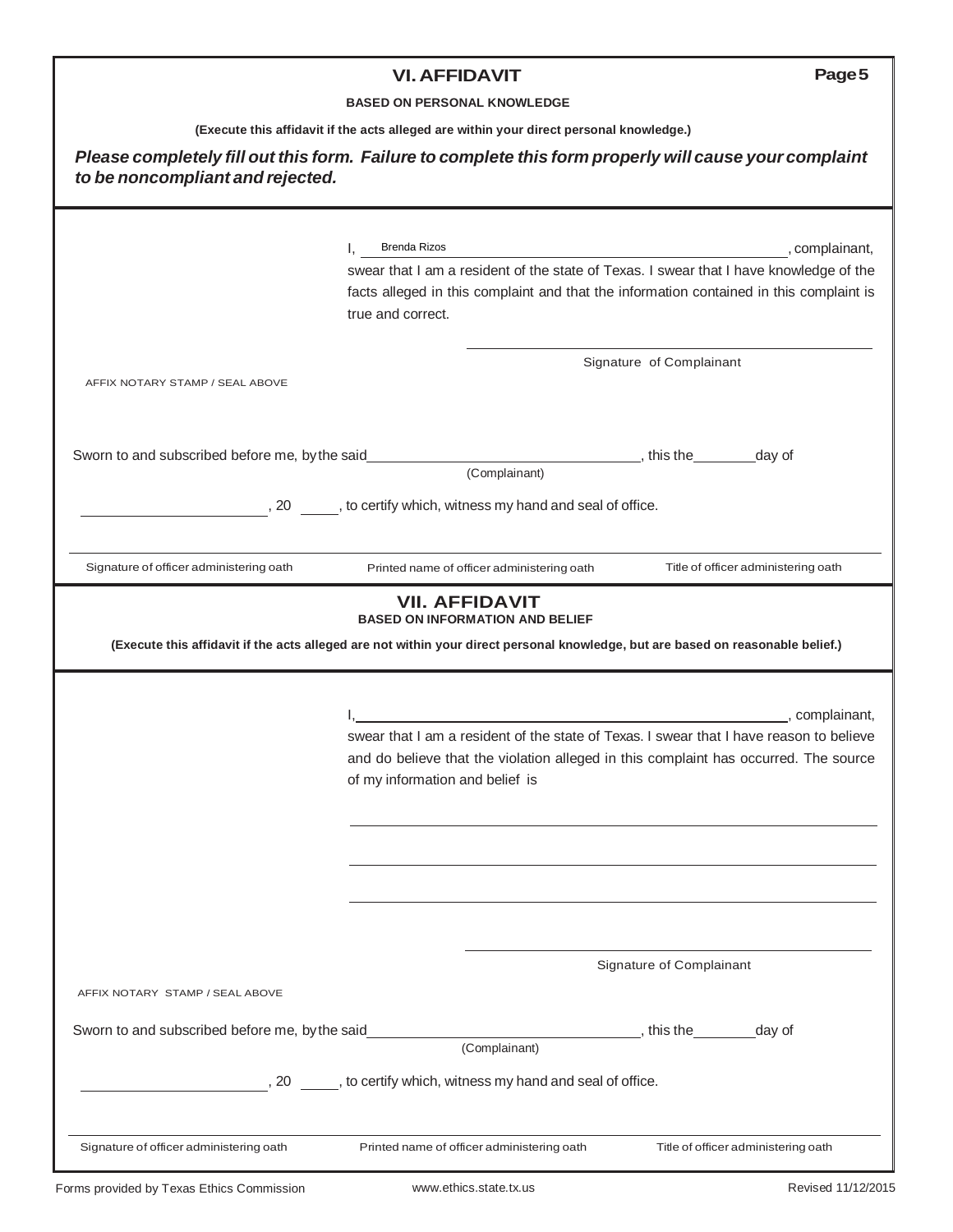| A COMPLAINT WILL BE DISMISSED IF A COPY OF ONE OF THE FOLLOWING<br>DOCUMENTS IS NOT ATTACHED AS PROOF OF TEXAS RESIDENCY OR<br><b>OWNERSHIP OF REAL PROPERTY IN TEXAS.</b>                                                                                  |
|-------------------------------------------------------------------------------------------------------------------------------------------------------------------------------------------------------------------------------------------------------------|
|                                                                                                                                                                                                                                                             |
| check one of the boxes below to indicate the copy of the document you have attached to<br>the complaint:                                                                                                                                                    |
| <b>Texas driver's license</b>                                                                                                                                                                                                                               |
| personal identification certificate<br>(issued under Chapter 521 of the Transportation Code)                                                                                                                                                                |
| commercial driver's license<br>(issued under Chapter 522 of the Transportation Code)                                                                                                                                                                        |
| utility bill *                                                                                                                                                                                                                                              |
| bank statement *                                                                                                                                                                                                                                            |
| government check *                                                                                                                                                                                                                                          |
| paycheck *                                                                                                                                                                                                                                                  |
| other government document *                                                                                                                                                                                                                                 |
| $\lfloor x \rfloor$ property tax bill, notice of appraised value, or other government document that<br>shows the name of the complainant, shows the address of real property in Texas,<br>and identifies the complainant as the owner of the real property. |
| * with name and address of complainant and dated not more than 30 days before the date on which the complaint is filed *                                                                                                                                    |